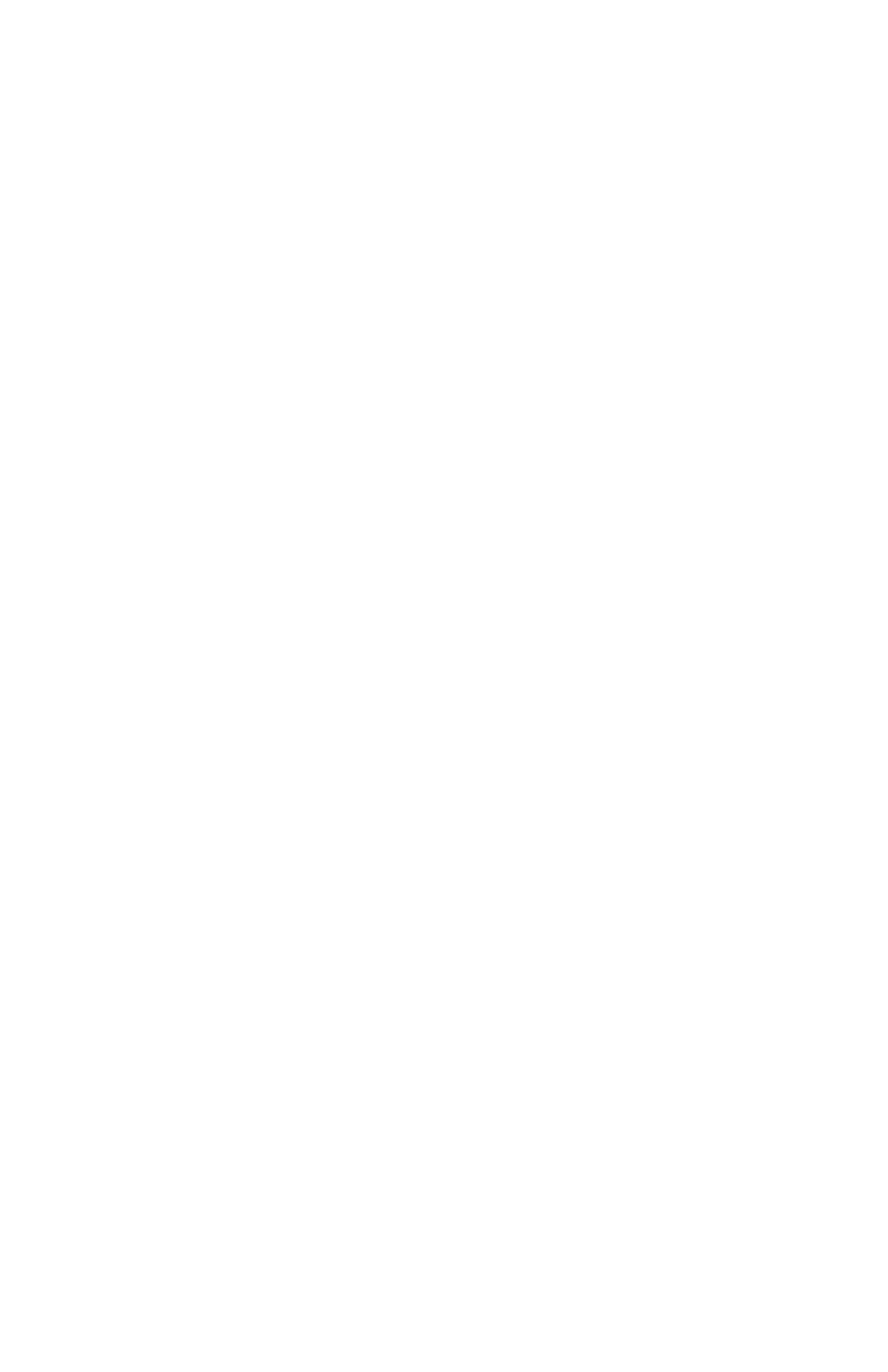Dear Colleague,

I want to congratulate you on your dedicated years of service to MSU. We usually recognize MSU employees like you who are celebrating a 15, 20, 25, 30, 35, 40, 45 or 50 work anniversary or retirement falling between July 1, 2020, and June 30, 2021, with a ceremony and reception at the annual MSU Retirement and Service Recognition Awards Program in the spring.

Unfortunately, as we continue to navigate through the COVID-19 pandemic, we must take every precaution to safeguard and promote the safety of our employees, retirees, and guests. I am writing to inform you of our decision not to have a ceremony and reception this year.

We are incredibly disappointed that we cannot celebrate our employees at this event for their talent, loyalty, and contributions to MSU. Our university's development and growth have been, in large part, due to the contributions made by staff members like you, particularly those who have chosen to remain in the service of the university.

Again, congratulations, and know while we are unable to gather together to celebrate, we thank you for your talent, loyalty and contributions to Michigan State University.

Sincerely,

**Sharon E. Butler** Associate Vice President MSU Human Resources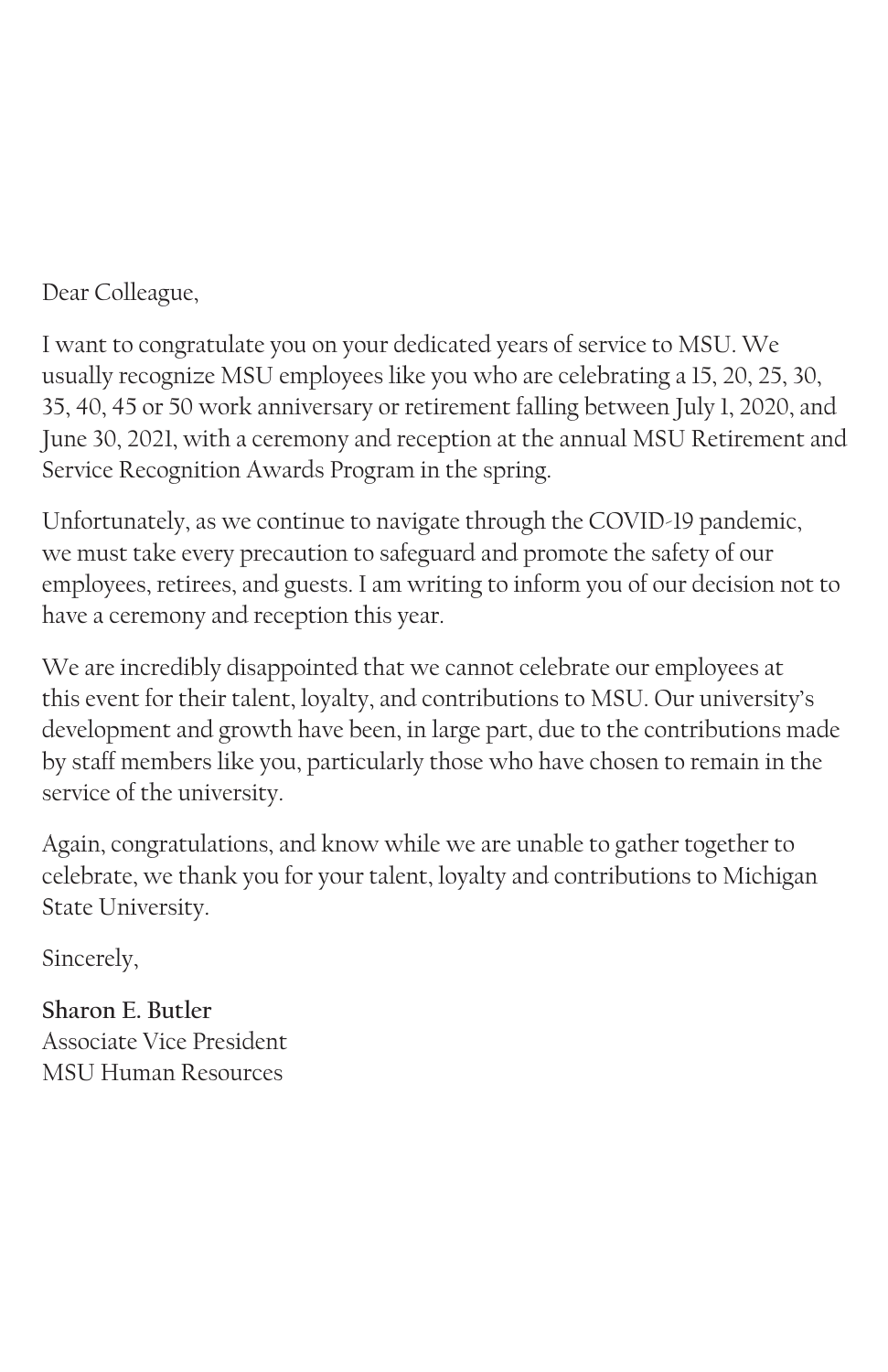Michigan State University has been advancing the common good with uncommon will for more than 160 years.

Our university's development and growth have been, in large part, due to the contributions made by its staff members, particularly those who have chosen to remain in the service of the university.

This occasion is dedicated to those who have served the university through the years of its greatest development. It is a tribute to those who have found satisfaction in helping others and creating an impact for a better world.

The university thanks you for your talent, passion, loyalty and contribution to our shared purpose.

Spartans Will.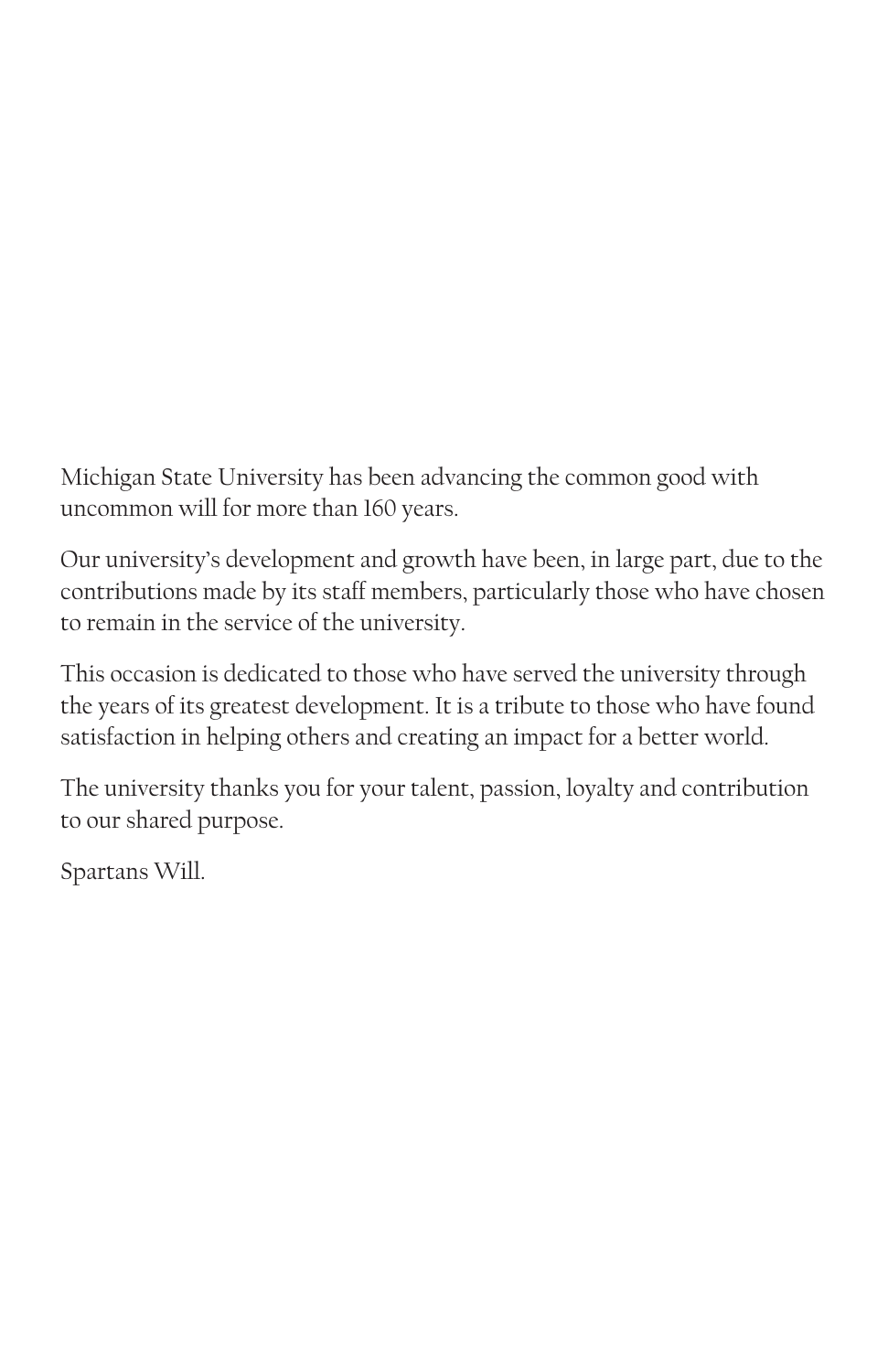#### **15 Years of Service**

NATHAN ALLEN Veterinary Teaching Hospital

AMANDA ALTER International Studies and Programs Dean

MELISSA ARTHURTON Writing Rhetoric and American Culture

DOUGLAS AVES IPF Campus Services

HEATHER BAILEY ASC Provost for Academic Services

SAMANTHA BAILEY Performing Arts Facilities and Programs

JAMIE BALDWIN Marketing, Public Relations and Digital Strategy

KATHERINE BALL IT Services Office of the CIO

AMY BARKER Veterinary Diagnostic Laboratory

KIMBERLY BEARUP Controller

DANIEL BELL JR. IPF Building Services

AZELARABE BENNANI IT Services Application Services

NANCY BLOMFIFLD Finance and Analytics

JEFFREY BONK IPF Planning Design and Construction

ANGELA BONOFIGLIO Human Resources

KAYE BOUCHER Dean of Veterinary Medicine

JENNY BRIMLEY Veterinary Teaching Hospital

LAUREN BROWN Dean of Veterinary Medicine SHANA BURKE Veterinary Diagnostic Laboratory

CAREY BYERRUM Dean of Osteopathic Medicine

RICHARD CAMPAU Radiology

SANDRA CAMPBELL MSU HCI Clinical Services

MARY CANADY-HERNANDEZ MSU Student Health Center

ELIZABETH CASBY Dean of Veterinary Medicine

PEPA CASSELMAN Career Services and Placement

CASEY CHRISTMAN Department of Police and Public Safety

MARY CLARKE Radiology Osteopathic Medicine

MARILOU CLARY Sponsored Programs Administration – OSP Preaward

MELISSA CLEMENTZ Testing Center

RENEE CLIFTON MSU Student Health Center

KATRINA CONLEY Microbiology and Molecular Genetics – CHM

ZACHARY CONSTAN National Superconducting Cyclotron Lab

AARON COOKINGHAM IPF Campus Services

LINDA CORNISH CHM – Flint

YERUSALEM DAKA Shaw Hall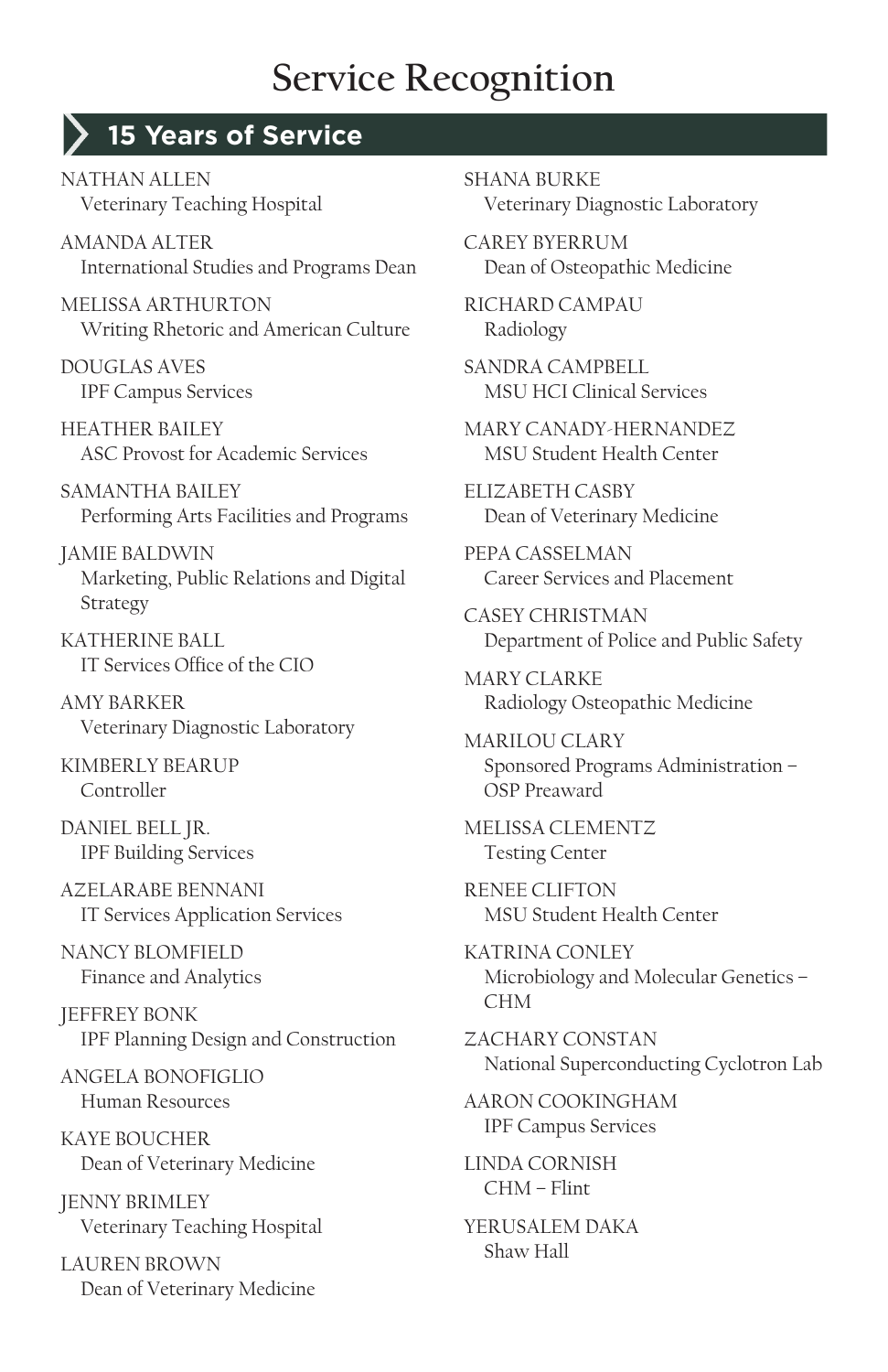SHARON DELANEY Residence Education and Housing Services Administration

EDWARD DROWN Composite Materials and Structures Center

GREGORY EIS Radiology

NATAN ESPINOSA Brody Complex

SHANTELLE EVANS Shaw Hall

TIMOTHY FARMER Residence Education and Housing Services Administration

NICHOLE FAUSON MSU Student Health Center

BRAD FEARS IT Services Cyberinfrastructure

MELISSA FLEGEL Mechanical Engineering

YOLANDA FLORES MSU HCI Therapy Services

ADELL FLOURRY JR. IT Services Client Services

GORDON FROMAN Food Stores

KELLI GEISEN Veterinary Teaching Hospital

JAYNE GOEDDEKE Art Museum

JEFFERY HALL IPF Campus Services

SEAN HARWOOD Advancement Administration

MARCENE HEBERER Environmental Science and Policy Program

JEFFREY HEIKES IPF Building Services

JANET HENGESBACH Veterinary Diagnostic Laboratory

AMY HILL Veterinary Diagnostic Laboratory NATHAN HOARD IPF Campus Services

BRYAN HOCH ASC Vice President for University Development

KATHLEEN IMRE Biochemistry and Molecular Biology – CNS

CONSTANCE JAMES Research and Innovation

TERESA JANECKE Akers/Hubbard Hall

JOHN JOHNSTON Plant Biology – CNS

TIFFANY KECK IT Services Office of the CIO

JENNIFER KEDDLE Chemical Engineering and Materials Sciences

JEFFREY KEEL Veterinary Teaching Hospital

NICOI E KEENER Large Animal Clinical Sciences

REBECCA KEGLER Recreational Sports and Fitness Services

MARGARET KELLY Dean of Eli Broad College of Business

TONYA KIRBY-FOWLER MSU HCI Primary Care Services

CHRISTY KNICKERBOCKER Family Medicine

SUZANNE KULL MASON Veterinary Diagnostic Laboratory

NICHOLAS KWIATKOWSKI IT Services Infrastructure Support

HOLLY LACINA Extension Children and Youth

SAMANTHA LAKE Human Resources

LAURA LAMB Entomology, Agriculture and Natural Resources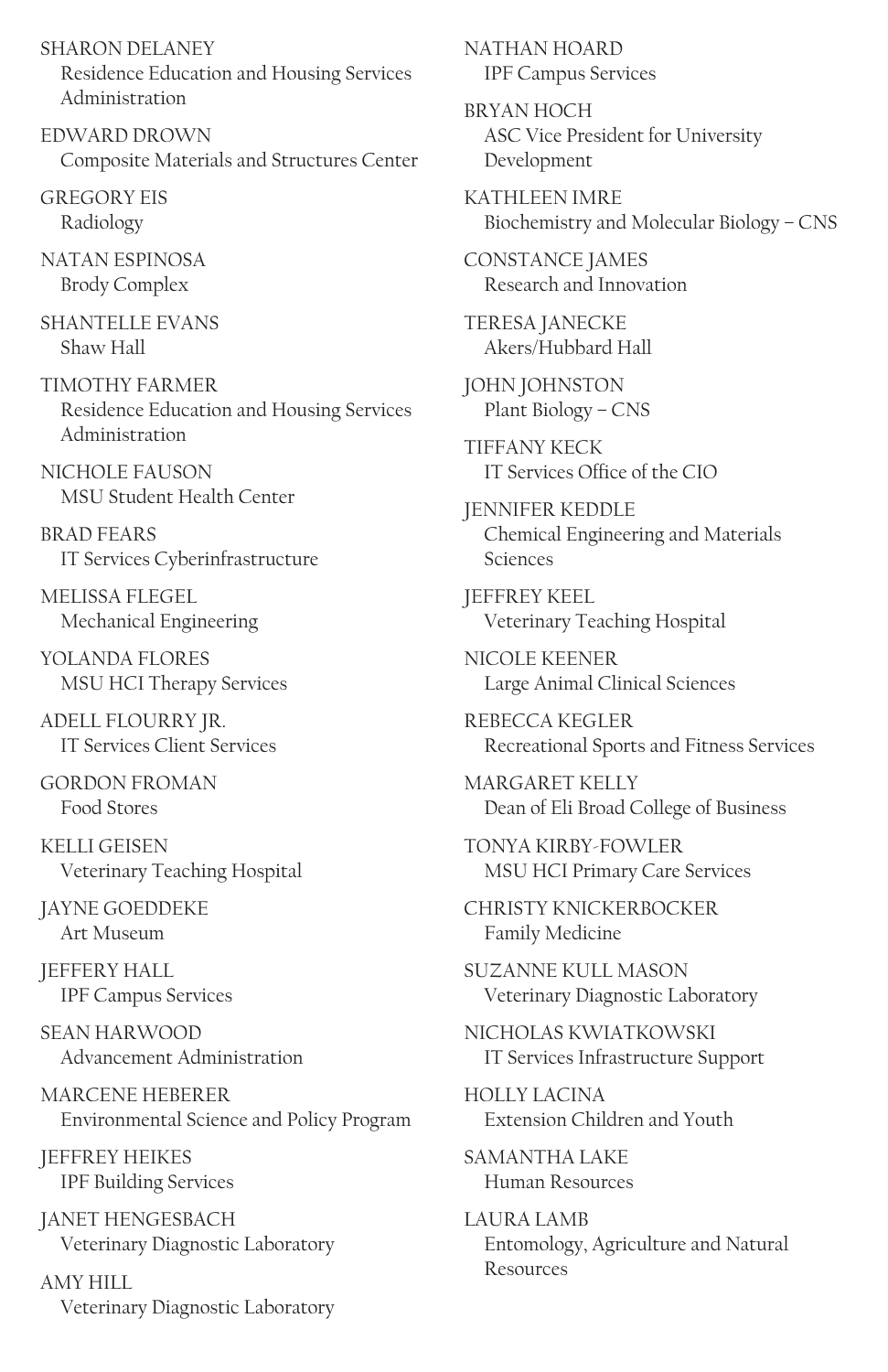SUSAN LECUREUX Facility for Rare Isotope Beams

LATOYIA LEROUX Extension Health and Nutrition

SHUXIN LI Fisheries and Wildlife

KAREN LINLEY Brody Complex

SANDRA LITCHFIELD Plant, Soil and Microbial Sciences

MICHAEL LONG South Campus Animal Farms

LUANN LONGSTRETH Veterinary Teaching Hospital

CAREEN LOOS Radiology – Osteopathic Medicine

CURTIS LOWNSBERY Veterinary Diagnostic Laboratory

YOLANDA MACIAS IPF Campus Services

HEIDI MACWAN School of Planning, Design and Construction

MICHELLE MANAS Executive Development Programs

BILL MARCUM IT Services Infrastructure Support

SETH MARTIN ASC Vice President for University Development

JESSICA MARTIN Department of Police and Public Safety

RAQUEL MCCRIMMON MSU HCI Specialty Services

MICHAEL MCPHERSON IPF Building Services

SHEILA MEAD Extension Health and Nutrition

XAVIER MENDEZ Food Stores

CHRISTINA MITCHELL MSU Student Health Center LINDA MIX Office of Regulatory Affairs

JILL MOORE Mechanical Engineering

KELLY MUCK Controller

ALEXANDER NICHOLS Art, Art History and Design

LISA NIEMIEC Veterinary Diagnostic Laboratory

VALERIE NOEL Office of Planning and Budgets

CAREY OMMEN Dean of Education

GLENN ONEIL Water Research Institute – ANR

CINDY OSBORNE Financial Aid

STEFAN OZMINSKI IT Services Client Services

WILLIAM PARK IT Services Cyberinfrastructure

SELENA PEEPER Central Bakery

DERON PETERS IPF Building Services

JAMIE PFEFFER ASC Vice President for University Development

CAROLYN PFEIFER Libraries

PAUL PHIPPS IT Services Client Services

BENJAMIN PHLEGAR Intercollegiate Athletics

CATHERINE PIERCE UPL Administration

BONNIE POWELL Extension Health and Nutrition

THERESA PREISINGER Plant, Soil and Microbial Sciences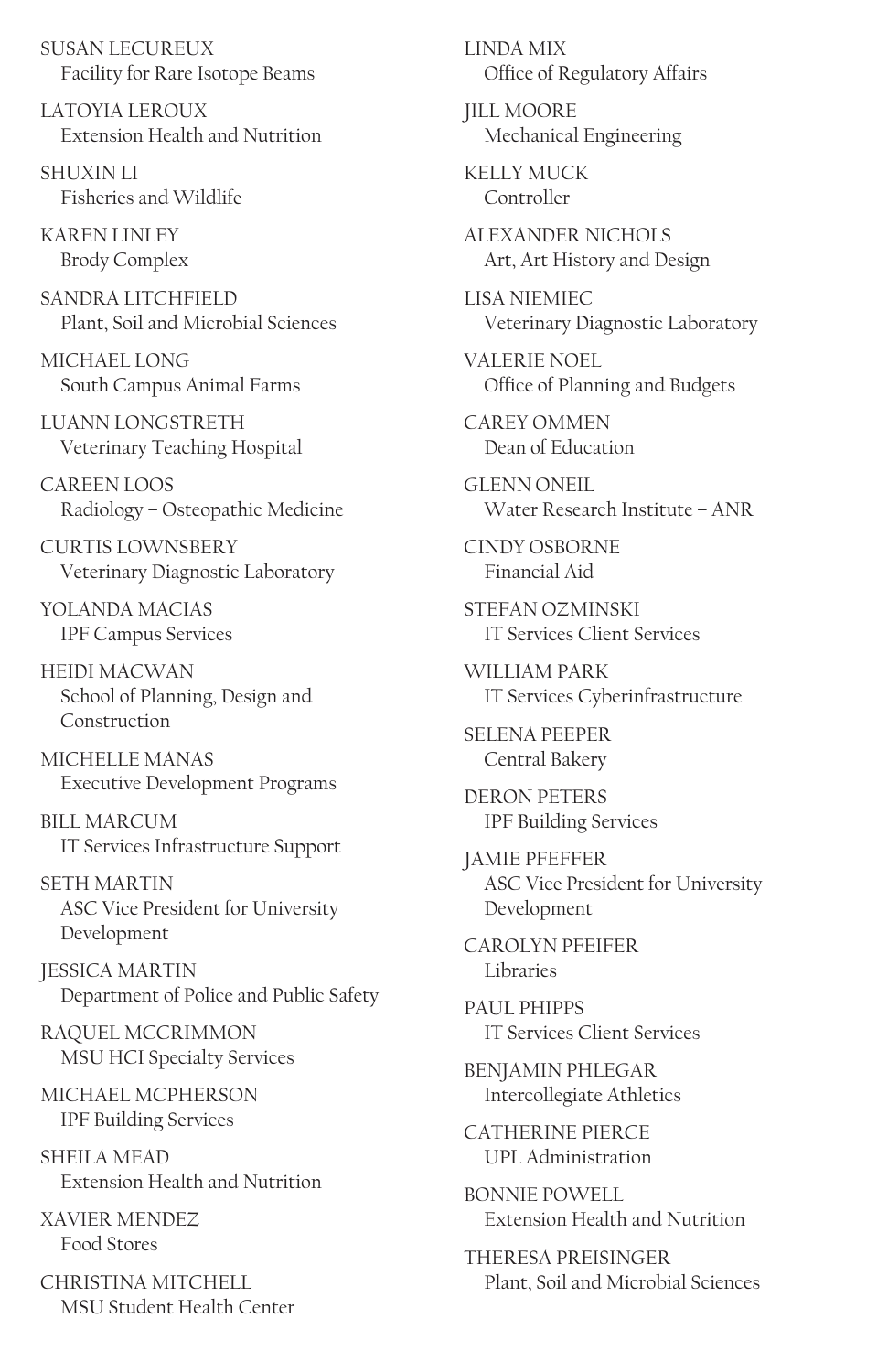JESSICA PRICE Extension Children and Youth

NICOLE PROCTOR-KANYAMA ASC Vice President for University Development

JUAN RAMIREZ IT Services Infrastructure Support

DAVID RAMSEY Center for Integrative Studies – General Sciences

AMY REFIOR MSUE Directors Office

TRACY RICH Animal Science Department – ANR

SARAH ROOSA Microbiology and Molecular Genetics Communications

KARIN ROOT Human Resources

HEATHER ROUSE Plant, Soil and Microbial Sciences

JANET RULISON MSU HCI Cancer Services

KURT SANDBORN Radiology

NOLAND SAUNDERS IPF Building Services

DIANE SCHARNOWSKE Microbiology and Molecular Genetics – CHM

SHELLY SCHLICHER Pediatrics and Human Development

MARK SCHOENL ASC Vice President for University Development

PATRICIA SEEHASE Osteopathic Surgical Specialties

CASEY SERR IPF Campus Services

ROBERT SHARP Holland Initiative

JAMES SIMONS IPF Campus Services STEPHANIE SIX Institute for Global Health

JAMES SLAWEK II IPF Power and Water

GABRIEL SMILEY Residence Education and Housing Services Administration

ANDREW SMITH IPF Support Services

TAMMIE SMITH Akers/Hubbard Hall

LOUANNE SNIDER Art, Art History and Design

SHERYL SOCZEK Vice President for Auxiliary Enterprises

CLAUDIA SOLIS Radiology

JENNIFER SOMERVILLE South Campus Animal Farms

TAMMY SOPOCY Residence Education and Housing Services Administration

JESSIE SPEARS JR. IPF Campus Services

KAREN SPRINGER Dean of Human Medicine

ROBERT STEINGREABER JR. Residence Education and Housing Services Administration

SCOTT STEVENS IPF Campus Services

ROBIN STEVENS MSU HCI Clinical Services

SANDRA STURM Food Stores

BECKY SULLIVAN Radiology

KELIAN SUN Small Animal Clinical Sciences

MEGHAN TAPPY DIPIAZZA Dean of Osteopathic Medicine

RONALD TAYLOR IPF Building Services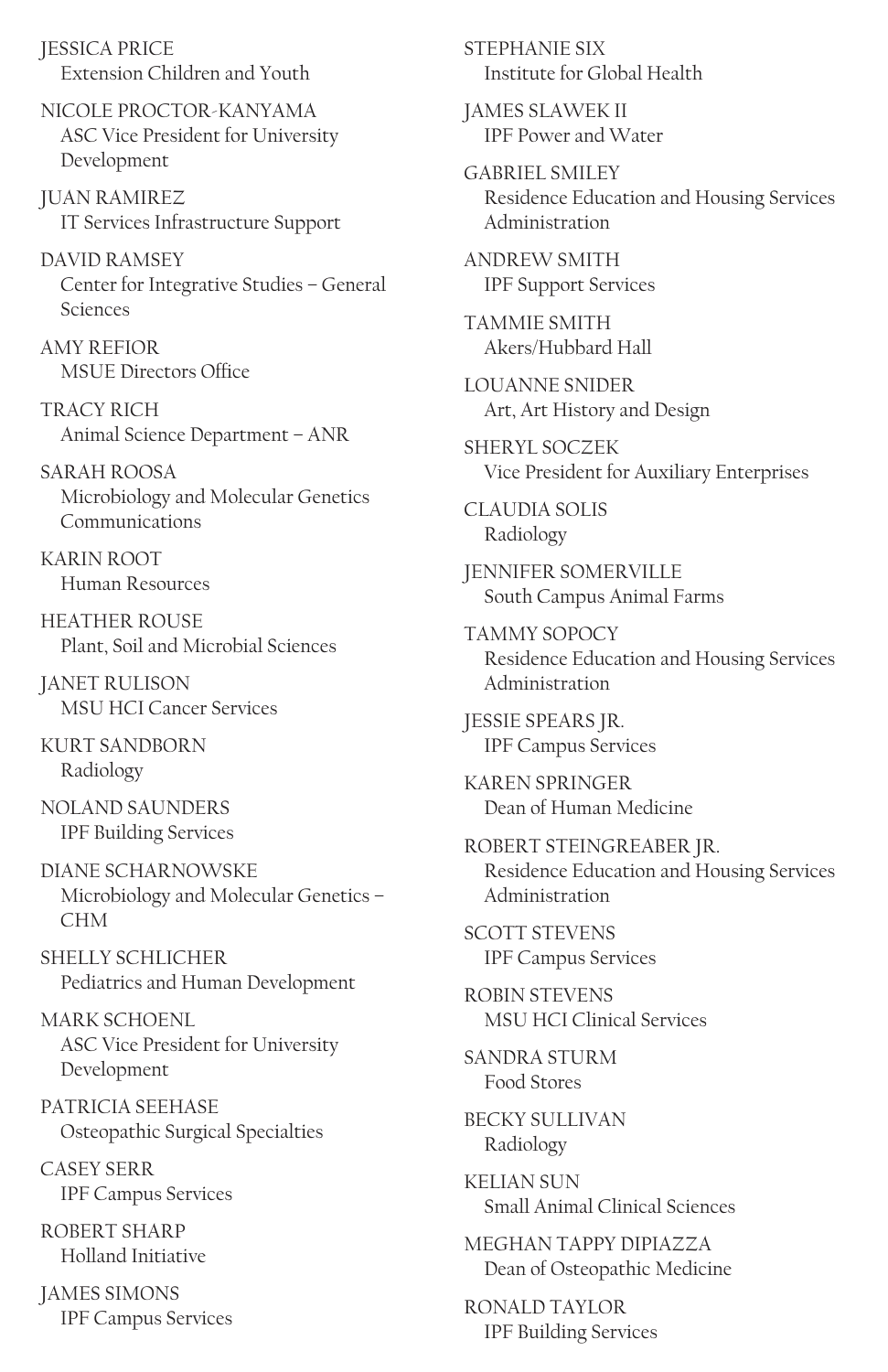JOHN THELEN Controller

CANDIS THICK Extension Health and Nutrition

MICHAEL THIRY IPF Power and Water

ANDREW THOMAS IT Services Application Services

STEPHEN TROOST IPF Administration

KEVIN TURNER South Campus Animal Farms

SABRINA TURNER Case Wonders Halls

JEFFREY UTTER IT Services Application Services

MICHELLE VAN DEUREN Pathobiology Diagnostic Investigate – CVM

JASON VANAKEN Facility for Rare Isotope Beams

TODD VANDERBUR MSU Student Health Center

NATHAN VERHANOVITZ IPF Power and Water

JILL VONDRASEK CHM- Flint

LEE WANG Counseling and Psychiatric Services

SHERRY WASSNER Office of Regulatory Affairs

SUSAN WEBSTER Controller

SARA WEEDEN Logistics and University Stores

YVONNE WESTWOOD MSU HCI Clinical Services

LYNNETTE WHIPPLE Dean of Osteopathic Medicine

MELISSA WHITAKER Plant Research Laboratory – CNS

DESMOND WILLIAMS Brody Complex

AMELIA WILLIAMS Residence Education and Housing Services Administration

CHRISTINA WITT Clinical and Translational Sciences

DARLENE ZAJAC Food Stores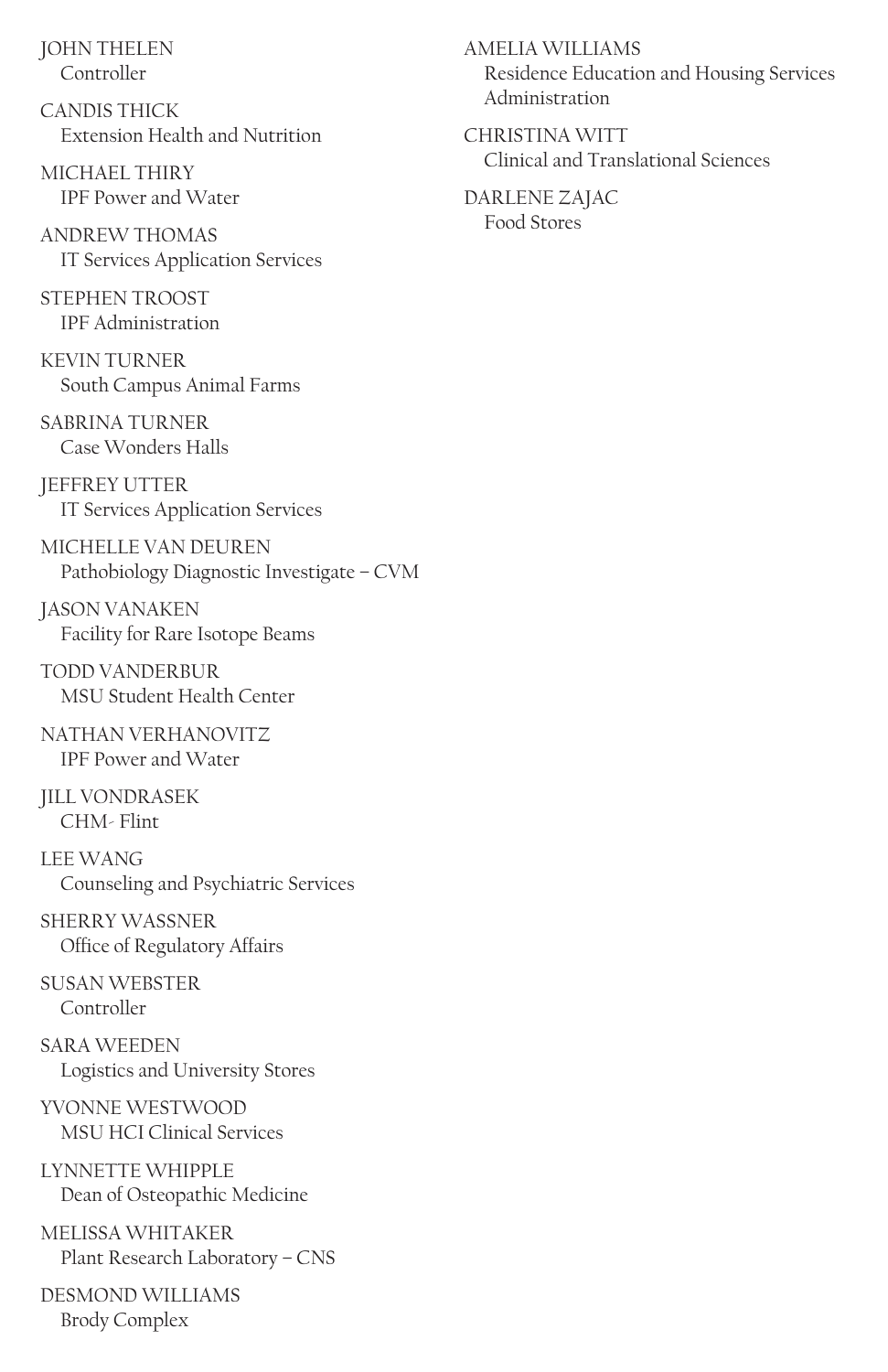#### **20 Years of Service**

VALERIE ALBRIGHT Extension Health and Nutrition

JILDA ANTHONY Museum

GEORGE BABER IPF Campus Services

TAMMY BACHERT Intercollegiate Athletics

MARIA BALLINGER IPF Campus Services

MATTHEW BASGALL IT Services Application Services

ALYSSA BAUMANN Domestic Shelter

DEBORAH BELL Radiology

HEATHER BENTLEY Dean of Engineering

ANTHONY BEYERS Social Work

DANIEL BISHOP IPF Campus Services

MELISSA BORRUSCH Plant Research Laboratory – CNS

DONALD BOSMAN JR. IT Services Cyberinfrastructure

ANTHONY BOUGHTON University Farms

STEPHANIE BOUR IT Services Cyberinfrastructure

TRICIA BRADFORD Dean of Osteopathic Medicine

KRISTEN BULLARD Environmental Health and Safety

TINA BURKHOLDER MSU HCI Clinical Services

MICHAEL CANTRELL Department of Police and Public Safety JEFFREY CARPENTER IT Services Office of the CIO

PAMELA CARPENTER Office of Planning and Budgets

HSIANG-PING CHA Libraries

SUSAN CHALGIAN Residence Education and Housing Services Administration

MIRANDA CHANDLER Student Athlete Support Services

DEBRA CHESTER Medicine

MARY CLEWLEY Intercollegiate Athletics

ALICIA CRANDALL Advancement Information Systems Donor Strategy

XIAO DAI IT Services Cyberinfrastructure

DEBRA DARLING The Institute for Health Policy

BENJAMIN DARLING MSU Agbioresearch Directors Office

LISA DEAVERS Culinary Services Retail Operations

MARIANNE DELL UPL Administration

KATHI FFN DENFAU MSU Alumni Office

STEVEN DOWKER IPF Building Services

LORI DUNIVON Dean of Human Medicine

KEENA DUNN College of Agriculture and Natural Resources – External Relations

IVETTE DUYNSLAGER English Language Center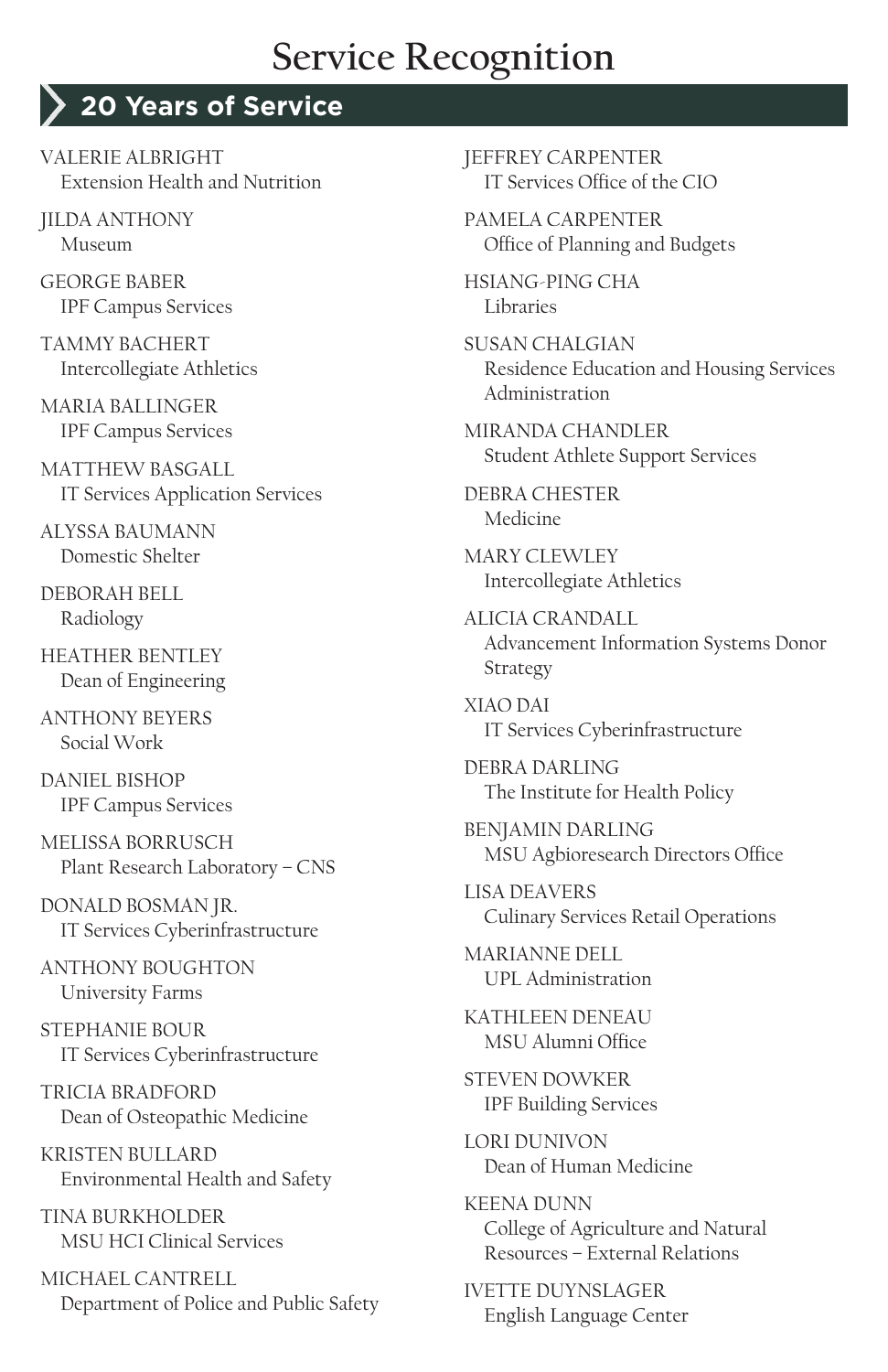KRAIG EHM Communications – ANR

MICHAEL ENDRES IPF Building Services

BELEN FEIGHT **Economics** 

CHARI ES FIFI STRA IPF Building Services

THOMAS FI YNN Shaw Hall

KEVIN FOWLKS IT Services Application Services

BRENDA FRANKLIN Chemistry

MONICA FRICK IT Services Clinical Technology

SCOTT FRIEND IPF Building Services

KENNETH GALBRAITH National Superconducting Cyclotron Lab

DEBRA GALLAWAY MSU HCI Primary Care Services

MICHAEL GARROD Veterinary Diagnostic Laboratory

TERRI GEIGER IPF Power and Water

RICHARD GOETHALS Brody Complex

STEPHANIE GOODRICH Dean of Osteopathic Medicine

AMANDA GROLL IPF Power and Water

THOMAS GROVER Environmental Health and Safety

BRIAN GUADAGNINI Brody Complex

PETER GUY Akers/Hubbard Hall

LIANNA HADDEN Intercollegiate Athletics

THOMAS HAKES Dean of Arts and Letter RAGINE HANSON Veterinary Diagnostic Laboratory

MARY HARPER Brody Complex

CHARLES HAVILAND Case Wonders Halls

CAROLYN HOGELAND Performing Arts Facilities and Programs

JACQUELYN HOHENSTEIN Dean of International Studies and Programs

SUSAN HOPPER Facility for Rare Isotope Beams

JERRY HORN Veterinary Diagnostic Laboratory

SALLY HOSHIELD MSU Student Health Center

RANDAL HUBBERT IPF Building Services

ANGELA HYDE Advancement Information Systems Donor Strategy

DAVID ISARELL Department of Police and Public Safety

ROSLYN JAMES Performing Arts Facilities and Programs

ANN JONES Radiology – Osteopathic Medicine

CYNTHIA JONES IPF Campus Services

CHRISTIAN KAPP Land Management

JON KIBBY Residence Education and Housing Services Administration

RICHARD KNIFF Brody Complex

STEVEN KURNCZ Office of Audit, Risk and Compliance

KIMBERLY KURTZ Veterinary Teaching Hospital

KIMBERLY LARNER Laundry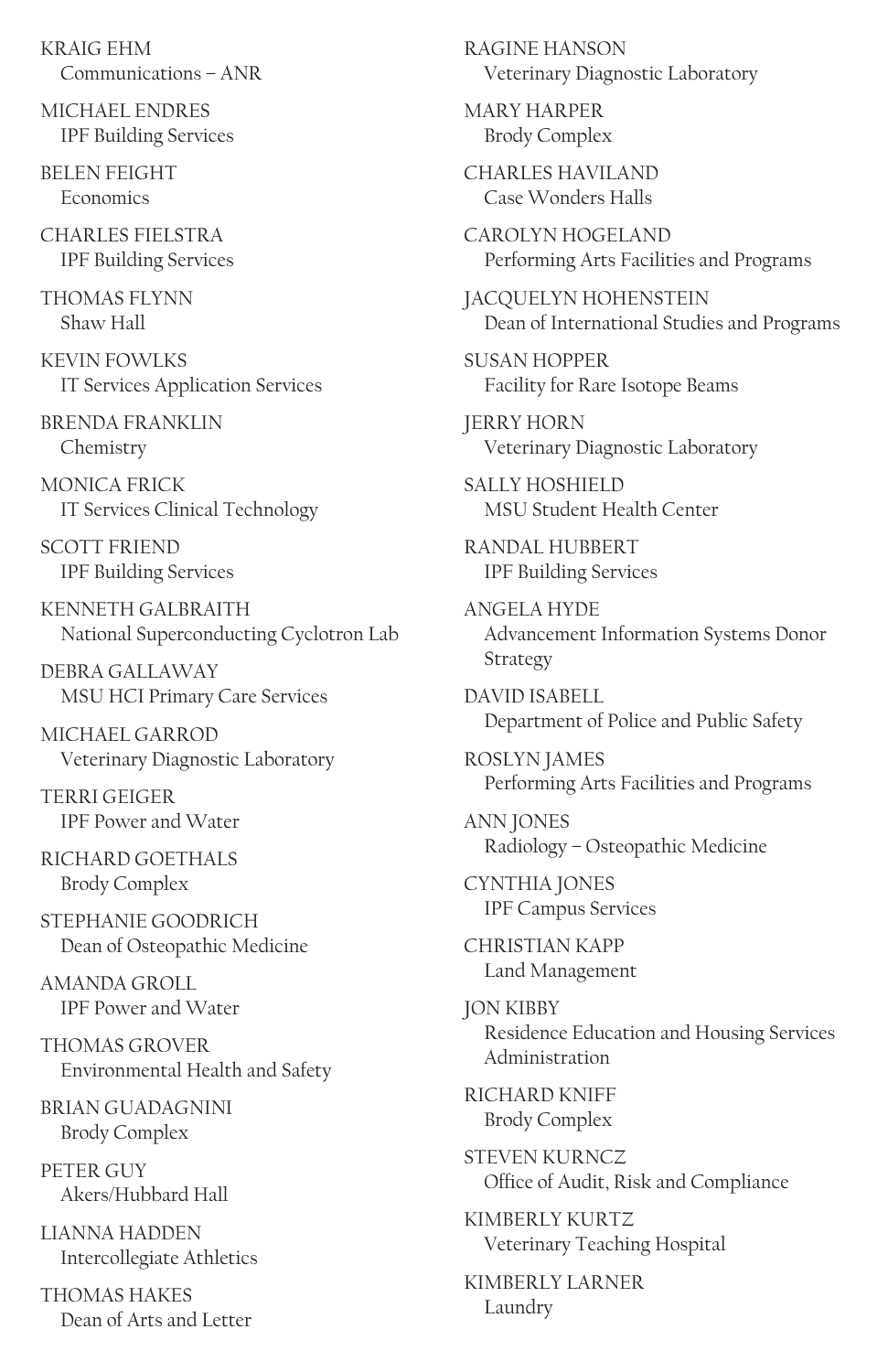RICKY LAWRENCE Kellogg Biological Station – ANR

LYNN LEE Dean of James Madison College

STACY LEKTZIAN Libraries

DENNIS LETTAU Human Resources

**SALLY LIGHT** Office of Regulatory Affairs

KISMET LOCK MSU HCI Primary Care Services

TODD LOEFFLER Food Stores

JANE LOVE Extension Children and Youth

STEVEN LUNDBACK Pharmacology Toxicology

RACHEL MAAS IT Services Office of the CIO

ANGELA MARTIN Hub Innovation in Learning and Technology

JILL MASON MSU Alumni Office

KIMBERLY MATHEWS Case Wonders Halls

WILLIAM MATT Art Museum

ANTHONY MAYGAR IPF Power and Water

AMY MCCAUSEY Horticulture – ANR

BRADLEY MCNEA Residence Education and Housing Services Administration

JOHN MCNEIL Food Stores

ANDREW MIDGLEY Dean of Residential College Arts and Humanities

CARRIE MODZELEWSKI Residence Education and Housing Services Administration

AMY MOEDER Intercollegiate Athletics

MARCI MONROE Office of Regulatory Affairs

ROXANNE MORAN Anthropology – CSS

STEVEN MORET Environmental Health and Safety

DONALD MORGAN IT Services Academic Technology

RHONDA MULLEN MSU HCI Specialty Services

MERRICK MURRAY Veterinary Teaching Hospital

VALERIE OBRIEN Department of Police and Public Safety

ERIK OESTERLE Vice President for Auxiliary Enterprises

ANDREA PARKER Mail Services

MARY PASSAGE MSU HCI Clinical Services

OLGA PATHFINDER IPF Maintenance and Repair Stock

CATHERINE PATTERSON Extension Agriculture and Agribusiness

KAREN PETERSON MSU Alumni Office

ADAM PITCHER Institute for Cyber Enabled Research

JOY PLATTE University Physician

MARIANO PORCO Culinary Services Retail Operations

WENDY POULIN Residence Education and Housing Services Administration

CHARI FFN POULSEN Human Resources

ELIZABETH POWERS Controller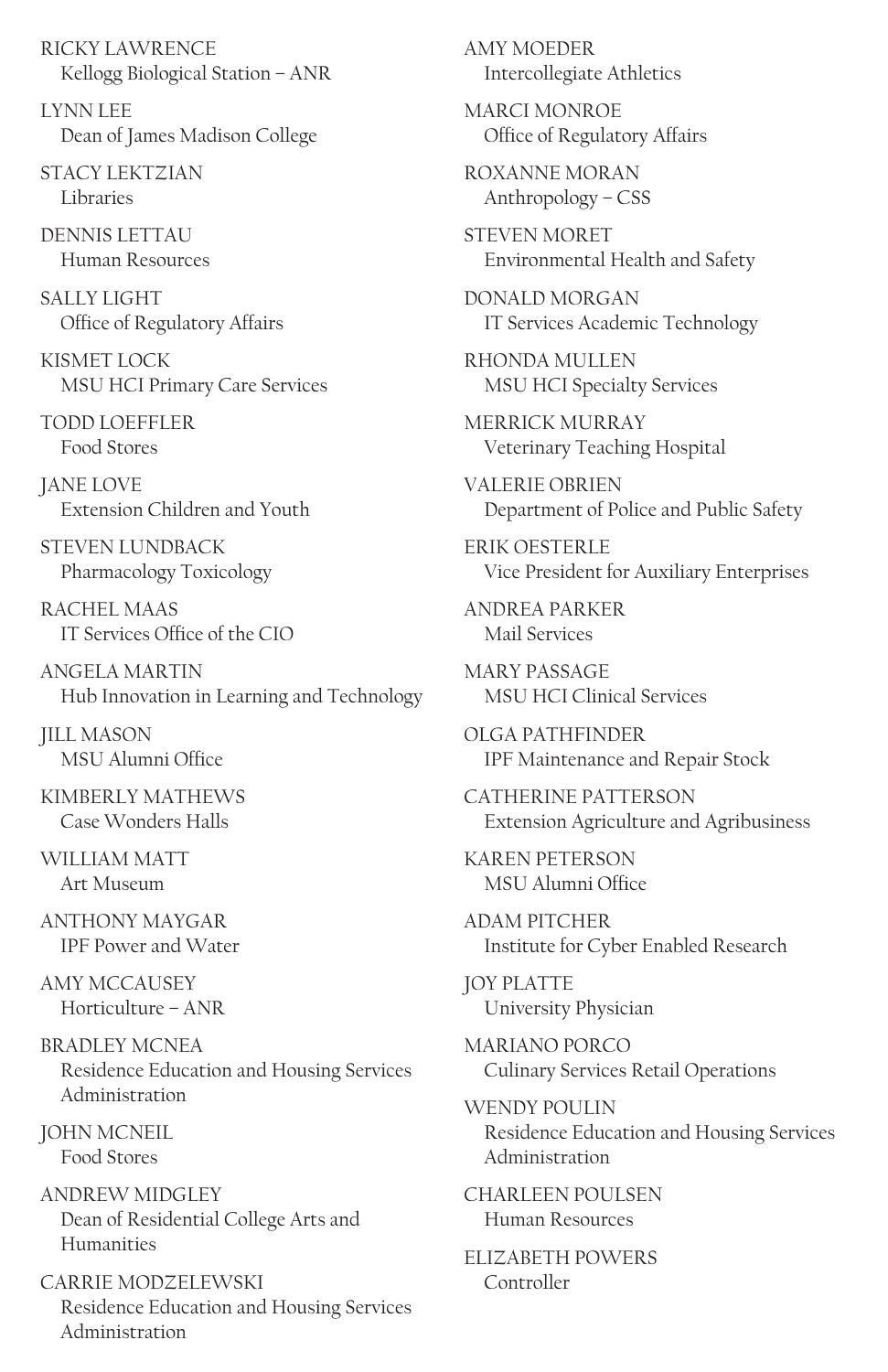SHAWNA PRATER Psychology – CSS

JILLIAN RANCOUR Radiology

DORA RAY IPF Campus Services

GLADYS RAYMOND Sponsored Programs Administration – OSP Preaward

SHARON REASONER Fisheries and Wildlife

THOMAS REEVES IPF Campus Services

**BETH REILLY** IT Services Application Services

HORTENCIA REYNAGA UPL Administration

KENNETH RICHMOND Food Stores

JENNIFER ROBERTS Vice President for Auxiliary Enterprises

DAVID ROBERTSON IPF Building Services

PAMELA ROBINSON Earth and Environmental Sciences

CARA ROBISON Animal Science Department – ANR

LYNNELL SAGE Horticulture – ANR

HERLINDA SANCHEZ Residence Education and Housing Services Administration

ERICA SCHMITTDIEL Domestic Shelter

JOHN SCHWARZ IT Services Cyberinfrastructure

JOELLEN SEIDA Residence Education and Housing Services Administration

RICHARD SHAFER Dean of Students

MAUREEN SHAGONABY Office of Admissions

KATHLEEN SHARROW Office of Admissions

DERWARD SHEETS MSU Innovation Center

SUE SIPKOVSKY Dean of Education

BERT SKOWRONSKI IPF Building Services

JOY SKUTT CHM – West Michigan

KRISTA SMITH Office of International Students Scholars

DANNY SMITH IPF Building Services

ESTRELLA STARN Mathematics

KIMBERLY STEED-PAGE Vice President of Student Affairs and Student Services

APRIL STELLARD Agricultural Food and Resource Economics

CAROL STIER Career Services and Placement

JASON STROTHEIDE Brody Complex

JENNIFER SYSAK Dean of Osteopathic Medicine

MARY THIEL MSU HCI Therapy Services

JOAQUINA THOMAS Financial Aid

MARIANNE TRIPONI Dean of Arts and Letter

PAVANI TUMBALAM Great Lakes Bioenergy Research Center

PENNI VANDECAR Russell Palmer Career Management Center

AMANDA VANETTEN Medicine

HILLARY VOGEL MSU HCI Primary Care Services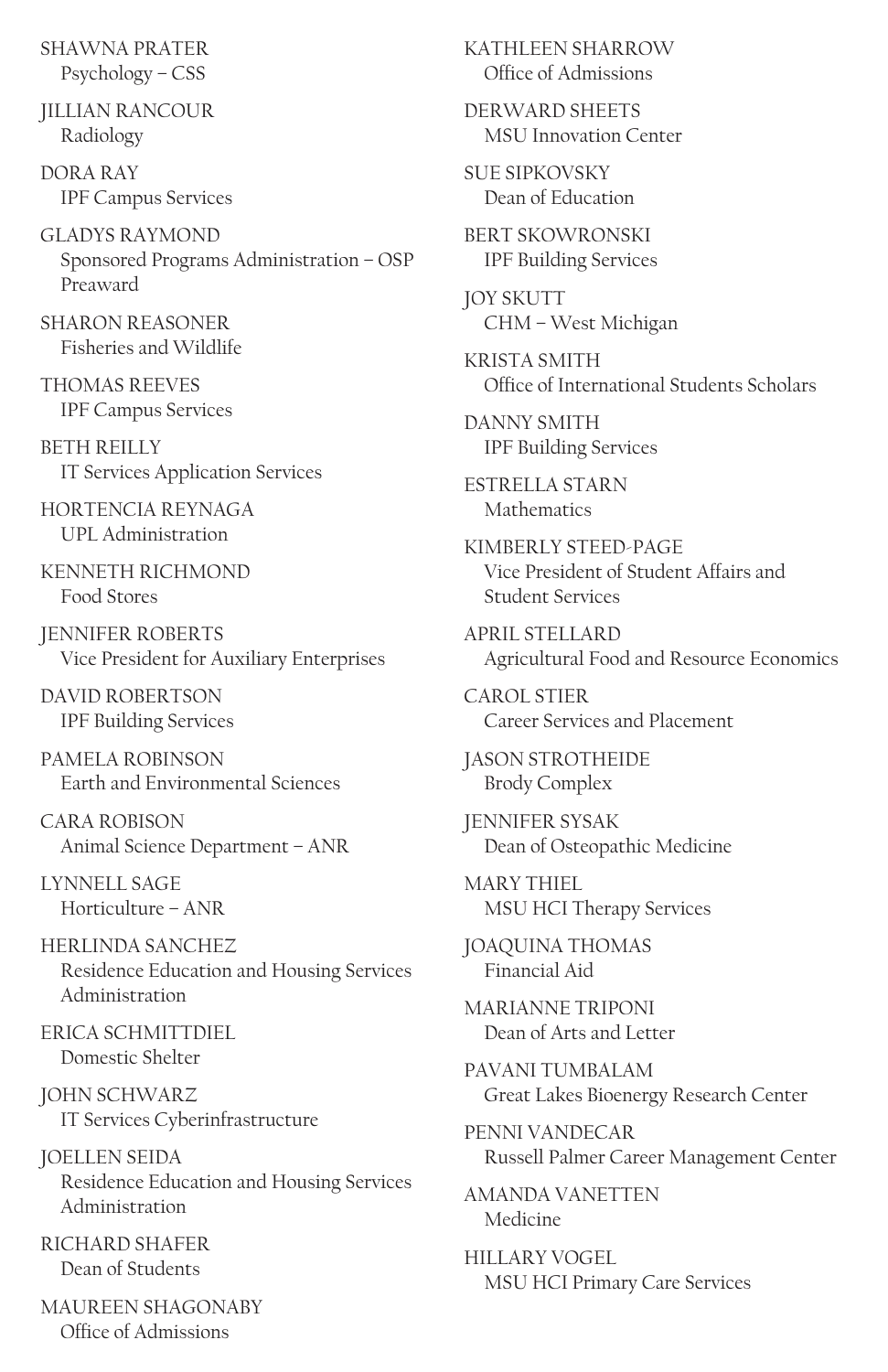ROSALYN WALSON IPF Campus Services

LARAINE WALTON Family Resource Center

ELIZABETH WANDSCHNEIDER Education Abroad Center Support

DAVID WEED Great Lakes Bioenergy Research Center

CATHERINE WHITMAN Horticulture – ANR

WILLIAM WIDDICOMBE Plant, Soil and Microbial Sciences

WENDOLYN WIELAND Extension Community Food and Environment

SANDRA WILKINS Office of Regulatory Affairs

KIMBERLY WILLIAMS Dean of Communication Arts and Sciences

LEISA WILLIAMS-SWEDBERG IPF Support Services

RENE WILSON CHM- West Michigan

ADAM WINANS Student Life

JENNIFER WOOD Psychology – CSS

MARK YEPKO Akers/Hubbard Hall

YITIAN ZHUANG MSU Alumni Office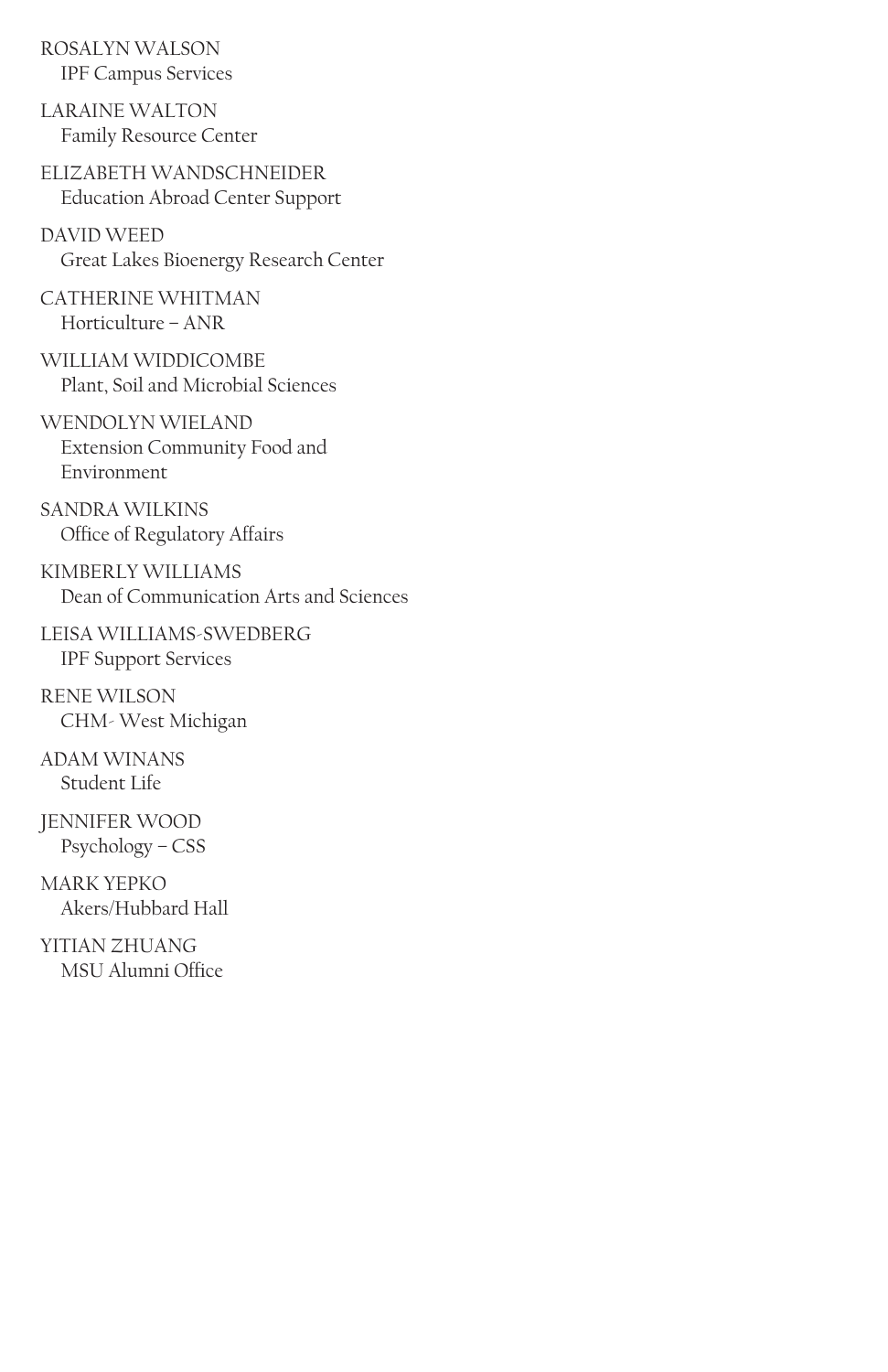### **25 Years of Service**

CAROLYN ADAMS Biochemistry and Molecular Biology – CNS

STEVEN ANDERSON IT Services Infrastructure Support

KATHLEEN ASSIFF Dean of Human Medicine

ROY BAILIFF Mechanical Engineering

BETH BAIRD Case Wonders Halls

CHERYL BENNER Education Abroad Center Support

TINA BIRD Electrical and Computer Engineering

DIANE BRACKSTONE Akers/Hubbard Hall

OFELIA BRISTOL ASC Vice President for University Development

CAROL BUBLITZ Extension Health and Nutrition

JUDITH CAMPBELL Residence Education and Housing Services Administration

SANDRA CLOUGH MSU Innovation Center

DENNIS CONSAVAGE IPF Campus Services

PATRICIA COOPER MSU HCI Clinical Services

JULIA CZERWINSKI MSU HCI Clinical Services

SANDY DARROW IT Services Application Services

KIMBERLY DAVIS IT Services Academic Technology

LISA DAVIS Residence Education and Housing Services Administration

BARBARA DECKER Office of Regulatory Affairs

LINDA DOXSIE IPF Campus Services

JAMIE FADLY Vice President for Auxiliary Enterprises

KATHLEEN FARON IPF Campus Services

SUSAN FARRELL IT Services Clinical Technology

HAZELL FELDPAUSCH Military Science

ANGELA FISCHER IPF Building Services

LISA FRUGE African Studies Center

GERALD FUST Human Resources

MARK GEAHAN IPF Building Services

ADAM GOETSCHY Plant Research Laboratory – CNS

BRENDA GORMAN Kellogg Center

YVETTE GREEN IPF Campus Services

LINDA HALE Residence Education and Housing Services Administration

JODI HANCOCK Neighborhood Success Collaborative

JEREMY HEBERLEIN Residence Education and Housing Services Administration

THERESE HECKSEL MSU HCI Cancer Services

TRACEY HOLLAND IT Services Analytics and Data Solutions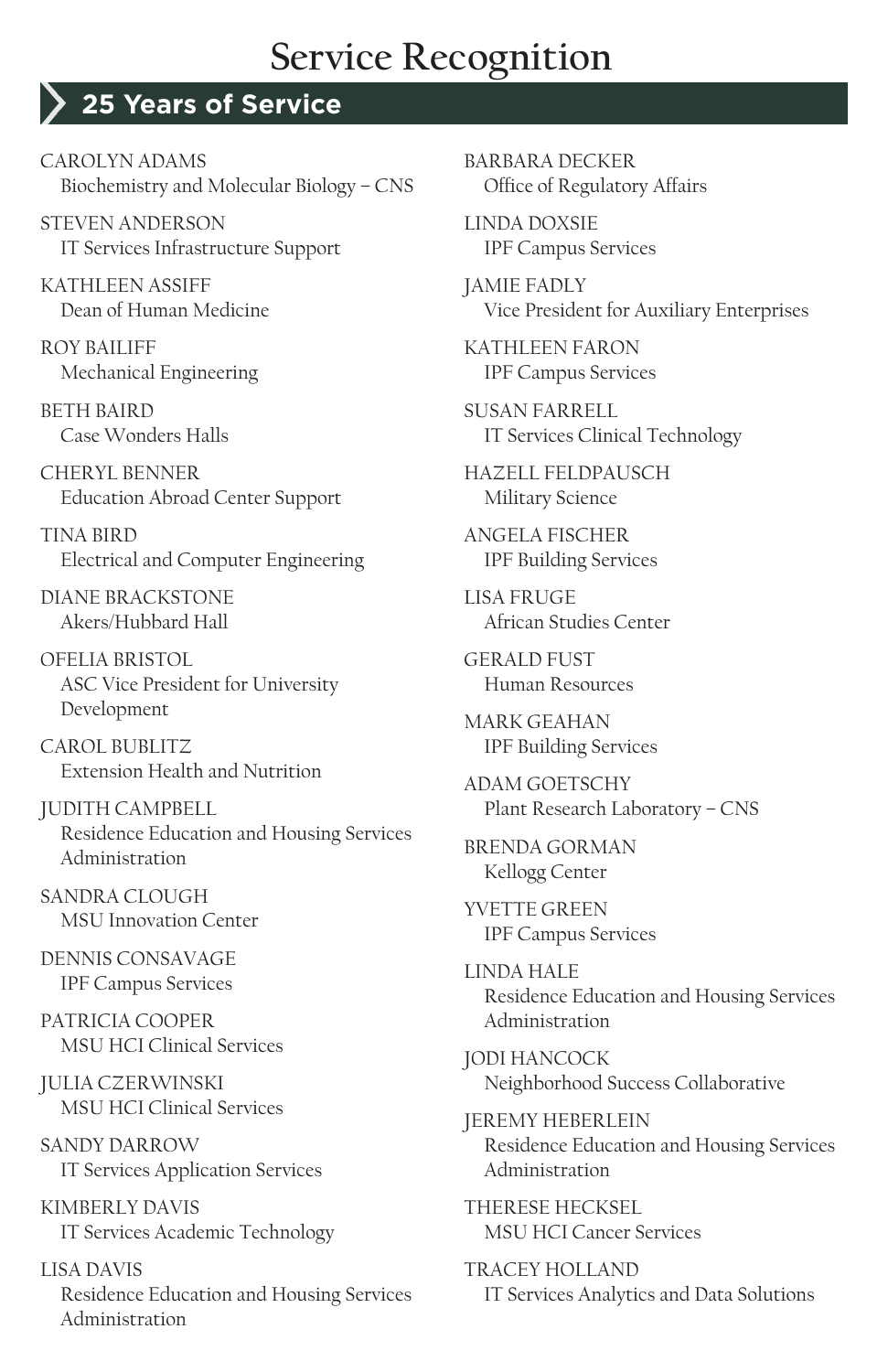TINA HOUGHTON Center for Community Engaged Learning

JESSE HOWARD MSU Press – VP Research

GERARD HOXSEY Associate Vice President for Research

SHAWN HUBBARD IPF Power and Water

BRIAN KNITTER Advancement Information Systems Donor Strategy

CARL KOBB IPF Power and Water

MICHAEL KOLAR Office of Admissions

LORI LAVENGOOD Advancement Information Systems Donor Strategy

HEATHER LENARTSON-KLUGE Entomology, Agriculture and Natural Resources

THOMAS LOVAAS Residence Education and Housing Services Administration

MARIO MANDUJANO Plant, Soil and Microbial Sciences

L. MANSFIELD Kellogg Center

JODY MARBLE IPF Campus Services

KIRK MARBLE IPF Power and Water

STEVE MARQUIE Biosystems and Agricultural Engineering

DANIELLE MARTIN-STONEY Central Bakery

MELANIE MCNUTT Vice President for Auxiliary Enterprises

MATTHEW MERONY Department of Police and Public Safety

LORI MEYER Laundry

JAMES MILLER IPF Campus Services

TIMOTHY MOORE Residence Education and Housing Services Administration

JOHN MUMMA IPF Support Services

JOSEPH MURPHY Akers/Hubbard Hall

KHANH NGUYEN Horticulture –ANR

DAVID ODANIEL Land Management

EDUARDO OLIVO Residence Education and Housing Services Administration

KELLY OSBORN Institute for Cyber Enabled Research

MICHAEL OUDERKIRK IPF Building Services

RUTH PATINO Dean of Human Medicine

LENA PEREIDA Kellogg Center

DANI PETERSON IT Services Office of the CIO

CHRISTINE PHIPPS Veterinary Teaching Hospital

JILLENE POHL IT Services Client Services

DEBRA PORTER Dean of Osteopathic Medicine

DAVID PRESSICK IT Services Office of the CIO

BECKY PROCTOR Human Resources

MICHAEL RAMIREZ IPF Building Services

LESLEY REED Computational Math, Science and Engineering – CNS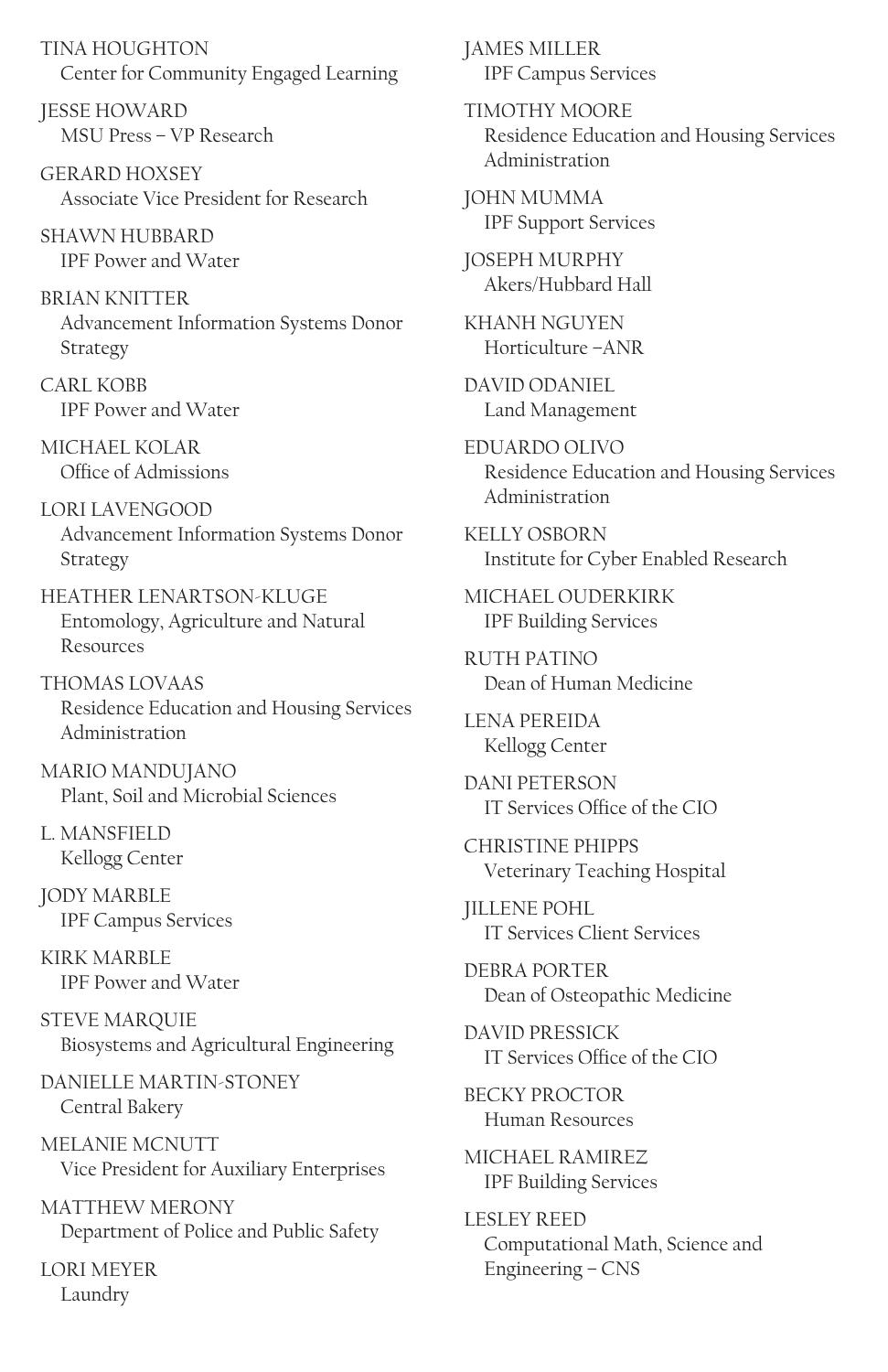DIANE REED Residence Education and Housing Services Administration

RICKY ROSEBURY Veterinary Diagnostic Laboratory

THOMAS ROY Residence Education and Housing Services Administration

BERNADETTE RUSSELL Human Resources

DENA SANDBORN Residence Education and Housing Services Administration

LORI SCHNEIDER IPF Campus Services

JEAN SCHUELLER MSUE Directors Office

NEIL SCHULTHEISS Executive Development Programs

BRADLEY SHAW MSU Innovation Center

AMY SIMS Clinical and Translational Sciences

JAMES SONNEGA Kellogg Center

ELIZABETH SOULES Criminal Justice

BRIAN STORY Animal Science Department – ANR

CHRISTOPHER SURIAN ASC Vice President for University Development

AMY SWAGART Institute for Integrative Toxicology

JAMES THEIS IPF Building Services

JANICE THOMPSON Pharmacology Toxicology

CAROL THORBURN Case Wonders Halls

NANCY TOBEN MSUE Natural Features Inventory JACK TURNER IPF Building Services

TODD TYLER IPF Campus Services

CHRISTINE VANDEUREN Microbiology and Molecular Genetics – CNS

LINDA WALTERS Epidemiology and Biostatistics

CHERYL WHALEN Laundry

LAURA ABRACZINSKAS Museum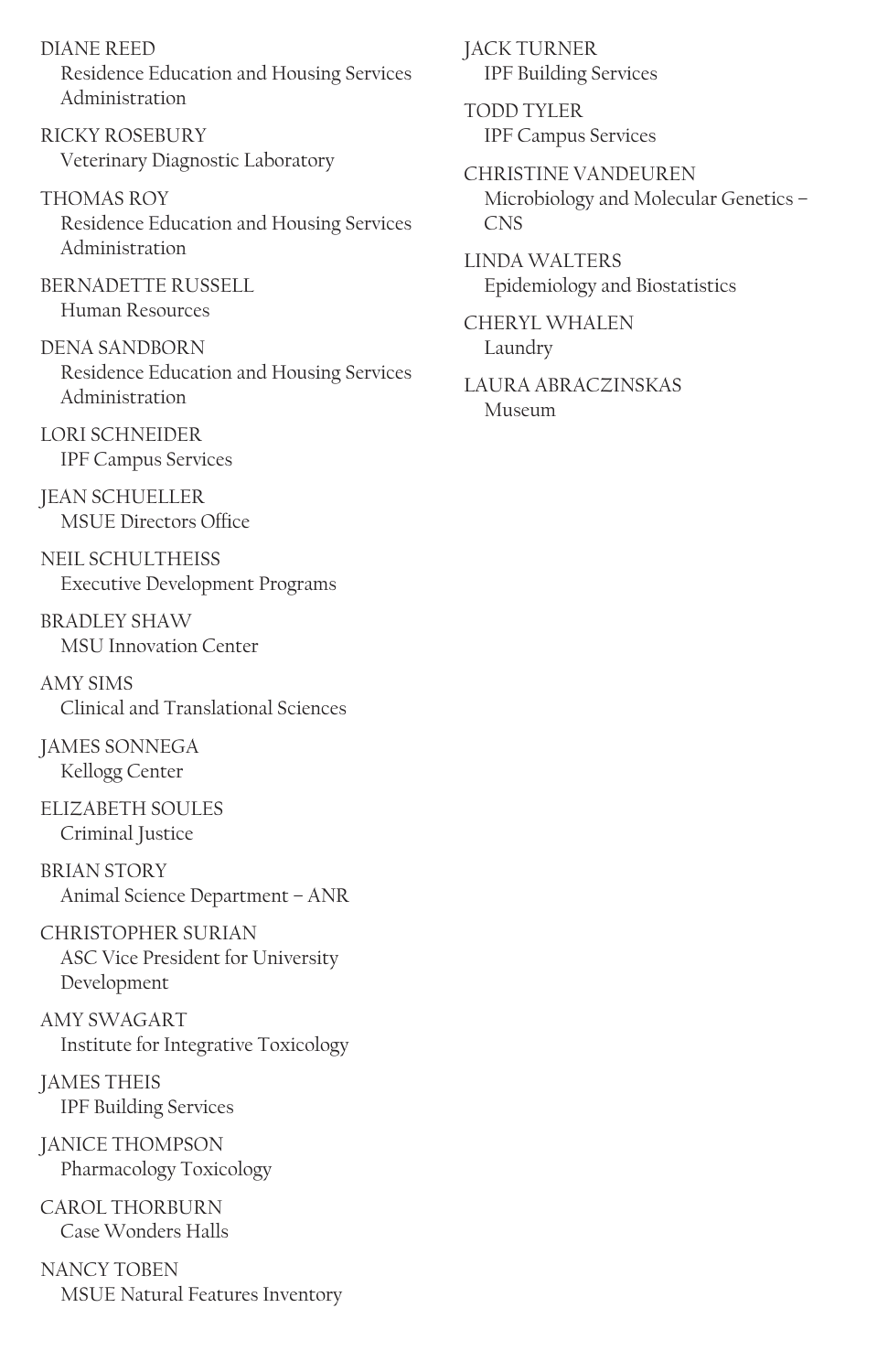#### **30 Years of Service**

CENA ANTES IT Services Application Services

VANESSA BADGLEY Shaw Hall

BRIAN BAER Great Lakes Bioenergy Research Center

SHEILA BALDWIN IPF Campus Services

CYNTHIA BASWELL Central Bakery

BEATRICE BIDDINGER Dean of Veterinary Medicine

JEFFREY BOSMA Holland Initiative

MAX BRAUER Libraries

GAYLORD BRUNKE Land Management

REGINALD BUSH IPF Building Services

KATHRYN CARPENTER Create for STEM

KAREN CLARK Institute for Public Policy and Social Research

JORGE COLON Veterinary Teaching Hospital

CRAIG DALE IT Services Application Services

BLAIR DARLING Veterinary Teaching Hospital

HELEN FARR Global CHG and Earth Observations – CTR

SUSAN FORNEY MSU HCI Primary Care Services

JANE FRENCH Veterinary Teaching Hospital LISA FUENTES

Office for Inclusion and Intercultural Initiatives

KERI GARDNER Large Animal Clinical Sciences

SUSAN GARMO Libraries

DENISE GERST Food Stores

MARIA GIGGY MSU Alumni Office

DANIEL GIGGY Residence Education and Housing Services Administration

MICHELLE HALSTEAD Sponsored Programs Administration – CGA Postaward

JO HARMSON CHM – West Michigan

SANDRA HARRIS Residence Education and Housing Services Administration

MALINDA HUDKINS Intercollegiate Athletics

INGRID JOHNSON Civil and Environmental Engineering

RICHARD JOHNSON IPF Power and Water

AMARESH JOSHI Dean of Arts and Letter

PATTI KALIL Residence Education and Housing Services Administration

COLLEEN KAVANAGH Neurology and Ophthalmology Communications

LORA MCADAMS Dean of Human Medicine

ANNETTE MCLANE IT Services Office of the CIO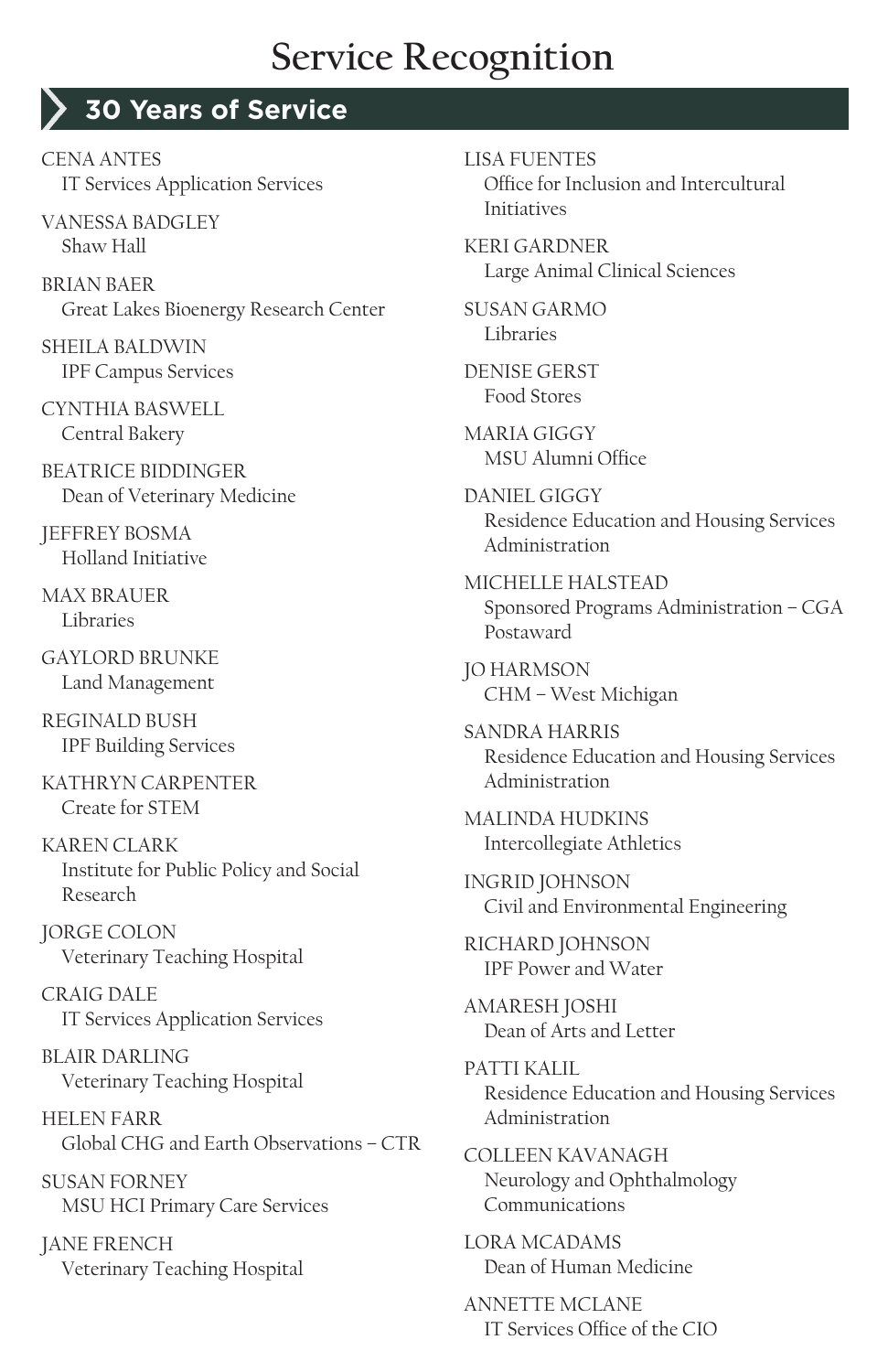JENNIFER MCMANUS IPF Administration

PATRICK MERZ Kellogg Center

ANGELA MOORE Dean of Social Science

TAMARA MUETHEL Dean of Eli Broad College of Business

KATHARINE NELSON Kellogg Center

KELLY NURENBERG Veterinary Teaching Hospital

MARY OJIBWAY Libraries

CAMILLA PEARODY Integrative Biology

JAMES PEANEY IPF Maintenance and Repair Stock

STEVEN PLEMMONS IT Services Cyberinfrastructure

JULIE POHL Sponsored Programs Administration – CGA Postaward

JULIE REYNOLDS Human Resources

PATRICIA ROOST Performing Arts Facilities and Programs

DANIEL SINGER Vice President for Auxiliary Enterprises

DOUGLAS SMITH Department of Police and Public Safety

REBECCA SURIAN ASC Vice President for University Development

DAVID THORBURN Shaw Hall

LOUIS TOMO Intercollegiate Athletics

ALEXANDER TORRES Office of Admissions

PRATIKSHA TRIVEDI Radiology

NANCY TUCKER MSU HCI Therapy Services

BRIAN VREIBEL Radiology

JAMES WILSON IPF Campus Services

DEBRA WOLANSKY Radiology

DARCIE ZUBEK Epidemiology and Biostatistics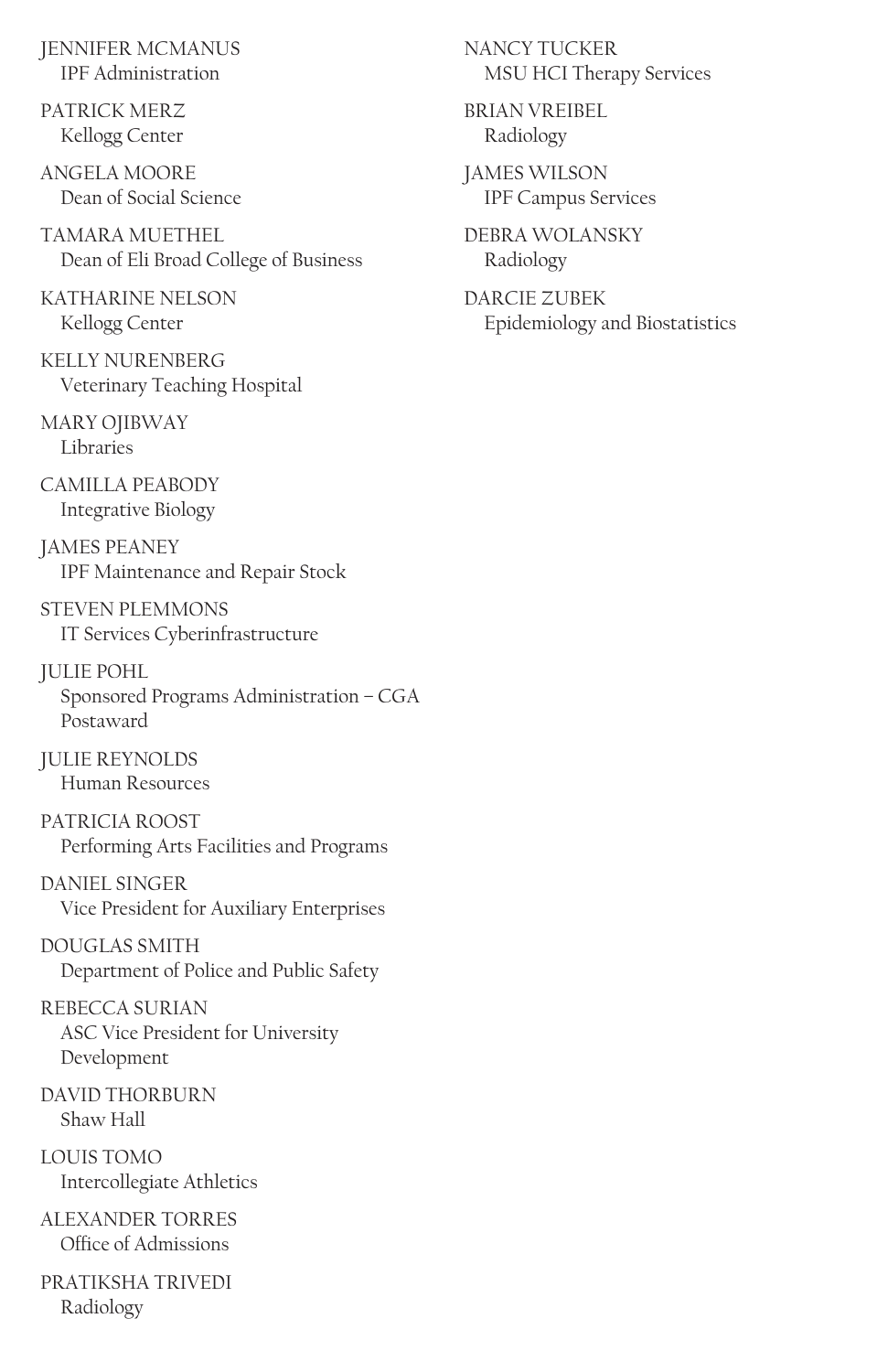#### **35 Years of Service**

BOBBI BOLAND Risk Management

JOHN BOYSE Plant, Soil and Microbial Sciences

JUDITH BROWN Dean of Natural Science

THOMAS CAMPRELL Intercollegiate Athletics

PETER CARRINGTON IPF Administration

MARY CHAPMAN Residence Education and Housing Services Administration

ALENA DOLLARHITE Office of Admissions

DONALD DONAGRANDI Culinary Services

PATRICIA ENGLEHART Office of Research and Innovation

ROBERT FEISE Residence Education and Housing Services Administration

LYNNE FRECHEN ASC Provost for Undergraduate Education

GLENDA GATEWOOD University Outreach and Engagement Administration

VALERIE GEYER University Ombudsperson

REBECCA GORE Office of Regulatory Affairs

MARLA GOUCHER Advancement Information Systems Donor Strategy

TERESA HALLIBURTON PARKER Financial Aid

DENISE HARRISON Pathobiology Diagnostic Investigate – CVM JEFFREY HERRMANN IT Services Academic Technology

CHARLES HILL JR Residence Education and Housing Services Administration

DEBRA JOHNSON Registrar

DIANE KENNEDY IPF Campus Services

KATHIE KIRBY Registrar

GERARD KNOL Broadcasting Services

BARBARA KRANZ Office of Planning and Budgets

KRISTIN MACKLEY Vice President University Advancement

HEATHER MACTAGGART MSU Tennis Operations

FELIPE MARES IPF Campus Services

SHARRI MARGRAVES Human Resources

LORI MARTIN Extension Community Food and Environment

MICHAEL MCCOY Culinary Services Retail Operations

REBECCA MCKEE MSUE Directors Office

SARAH MCVOY Dean of Human Medicine

VAL MEYERS Financial Aid

KRISTINE MIKEK IT Services Infrastructure Support

KATHLEEN MILLS Global CHD and Earth Observations – CTR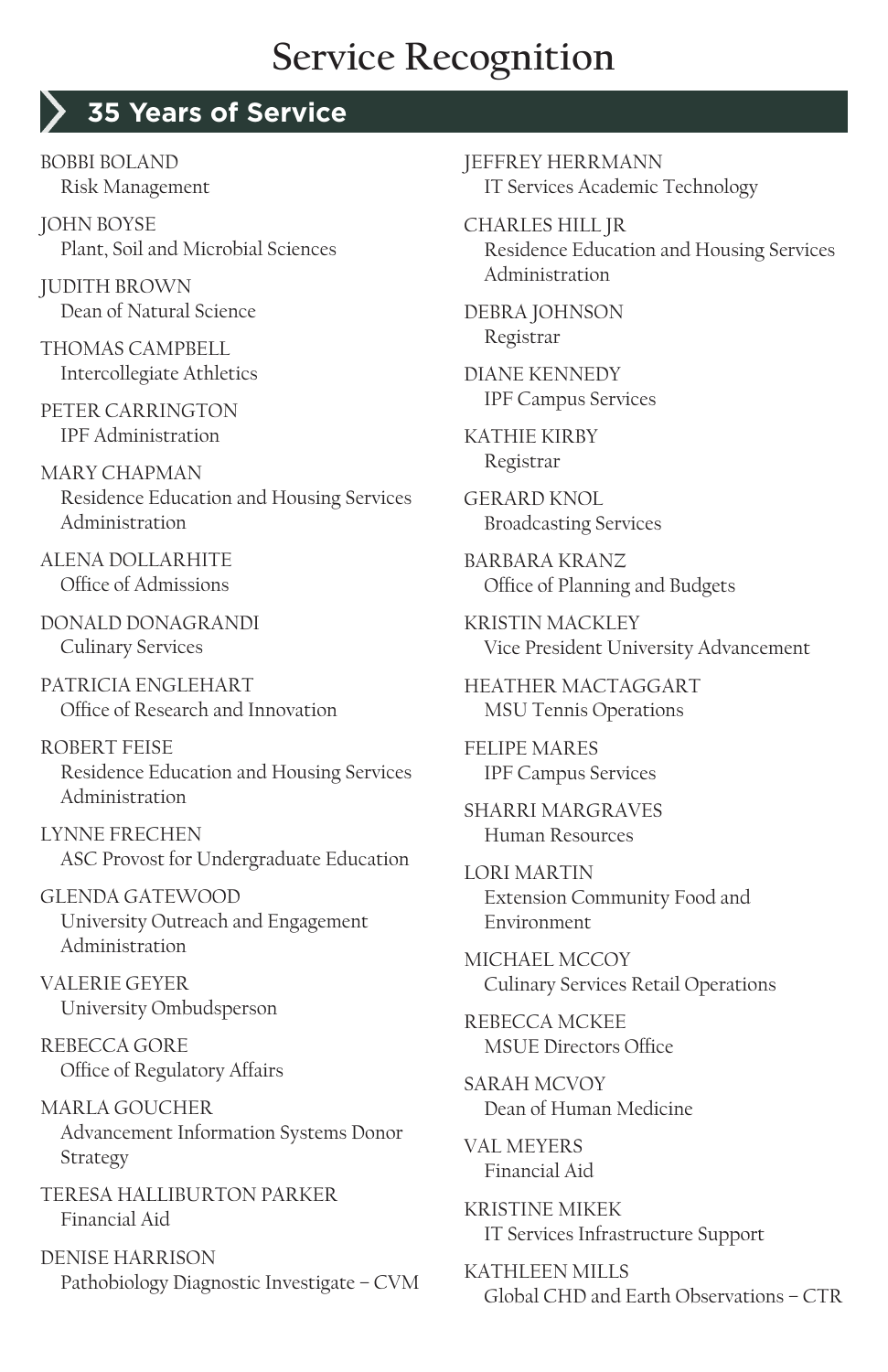MARGARET MOONEY Broadcasting Services

JIM MUNS Physics – Astronomy

PATRICK MURPHY IT Services Application Services

PAUL NAASZ Land Management

MIKE NII A Physics – Astronomy

DEBRA NORTH IPF Campus Services

MARK OLSON Physics – Astronomy

ROBERT OTT Residence Education and Housing Services Administration

SUSAN PETRISIN MSU Alumni Office

MONTE PRIDE IPF Planning Design and Construction

VICTORIA PULIDO Mail Services

PHILLIP RIEKE IT Services Infrastructure Support

STEVE ROBERTSON IPF Campus Services

KATHLEEN ROGERS Dean of Honors College

DEBRA RUSSELL IPF Building Services

ELLEN SCHUELLER Agricultural Food and Resource Economics

TAMELA SLOCUM Libraries

JONI SMITH Counseling, Educational Psychology and Special Education

SHELLY SMITH Biological Science Program

KATHLEEN SMITH University Outreach and Engagement Administration

ANGELA SORRELLS-JONES Neighborhood Success Collaborative

LUCINDA STAHL IPF Campus Services

KAREN STOWELL Residence Education and Housing Services Administration

CYNTHIA SWEELEY Sponsored Programs Administration – CGA Postaward

SANDRA TEAGUE UPL Finance and Analytics

S. WATSON Office of Institutional Equity

MARY WEINZWEIG MSU Agbioresearch Directors Office

DEENA WHITBECK IPF Planning Design and Construction

RAYMOND WIEBER IPF Building Services

DEBORAH WILSON Department of Police and Public Safety

CATHY WINTERS Veterinary Teaching Hospital

WILLIAM ZLOTEK IPF Administration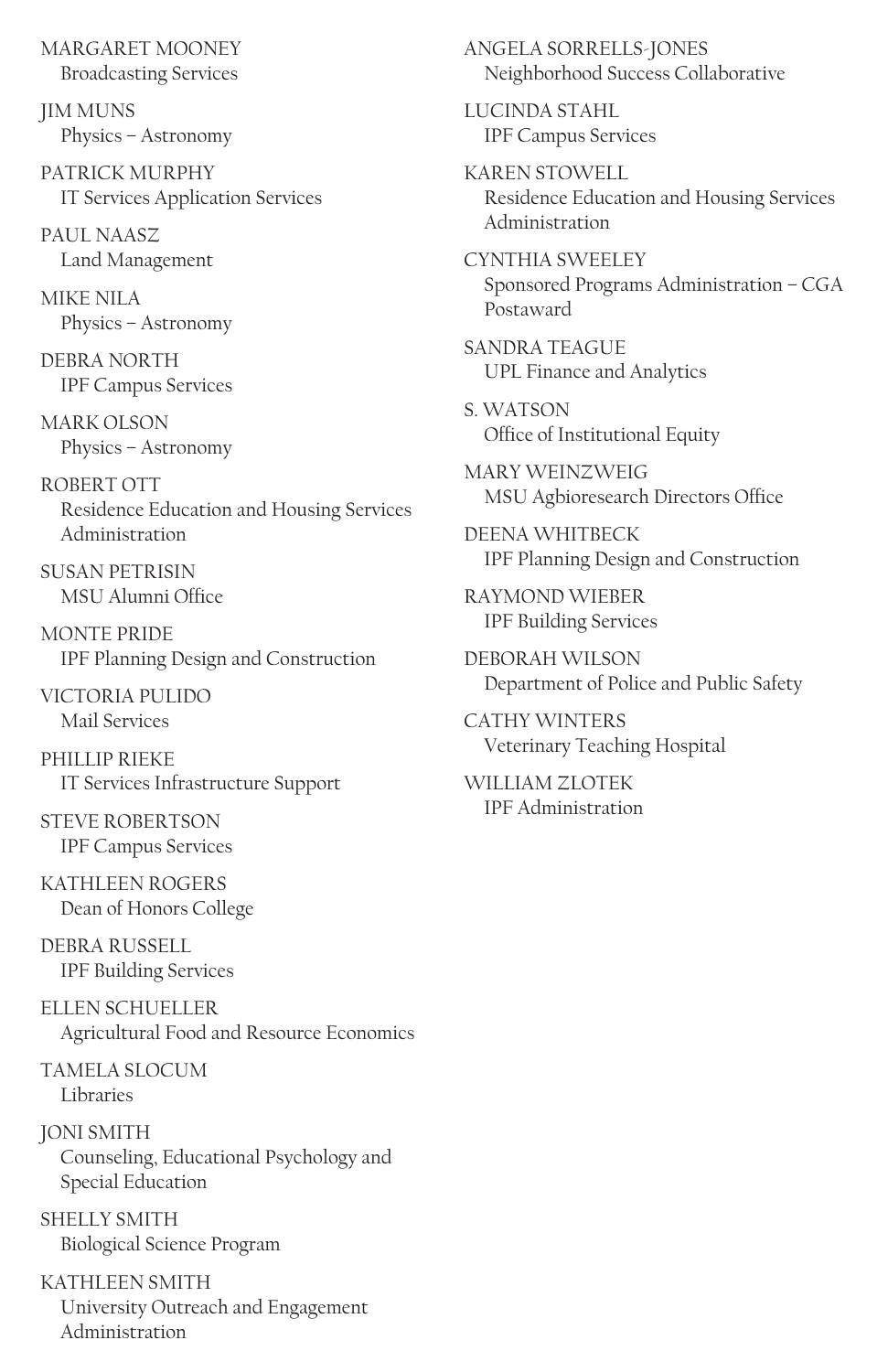# **40 Years of Service**

WENDY ANDERSON Procurement

ELIZABETH AYRES Vice President for Auxiliary Enterprises

STUART BASSETT Kellogg Biological Station Maintenance

LINDA BAUGHMAN Intercollegiate Athletics

SHARON BENNETT IT Services Infrastructure Support

BRIAN BEVIER Residence Education and Housing Services Administration

JOHN BRANDON Facility for Rare Isotope Beams

CYNTHIA FINKHOUSE IT Services Office of the CIO

JODEE FORTINO University Outreach and Engagement Administration

MARIBETH HARGER IT Services Application Services

MARK HODGINS IT Services Academic Technology

JAMES KLUG Research Technology Support Facility

SHARON KUS DIV of Engineering Computing Services

BRENDA LIPPINCOTT Institute for Quantitative Health

IRENE LUNA MSU Student Health Center

JAMIE LYON The School of Hospitality Business

KAREN MAKI Dean of Natural Science

DONALD MERILLAT IT Services Application Services JEFFREY PAVLIK IPF Campus Services

ROSEMARY PORTER Advancement Administration

ROY PRENTICE Tollgate Farm MSUE

NANCY RADEMACHER Office of International Students Scholars

KAREN RUTHERFORD IT Services Security

RHUTELIA SANDERS MSU Student Health Center

T. STRONG-DONALDSON Veterinary Diagnostic Laboratory

DEANNA THOMAS Dean of Arts and Letter

TERESA VOLLMER Statistics and Probability

DEBRA WILLIAMS Plant, Soil and Microbial Sciences

CHRIS WILSON IT Services Application Services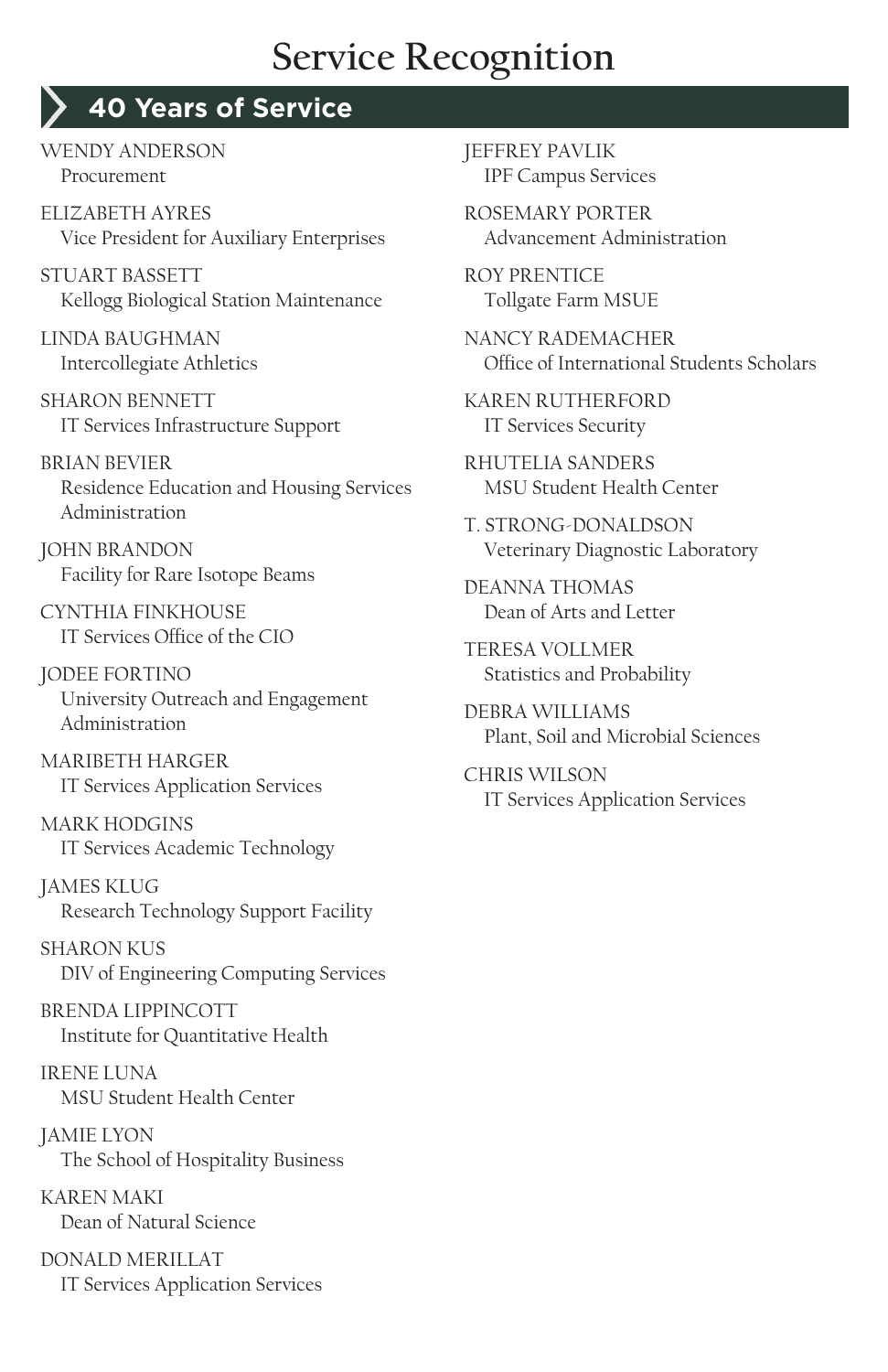#### **45 Years of Service**

DEBORAH DOHM IPF Administration

ROBIN HASTINGS Dean of Osteopathic Medicine

FLORENE MCGLOTHIAN-TAYLOR Department of Police and Public Safety

BRENDA MINOTT Chemistry

DOUGLAS NELSON IT Services Infrastructure Support

# **Service Recognition**

#### **50 Years of Service**

#### NANCY CREED

Agricultural Food and Resource Economics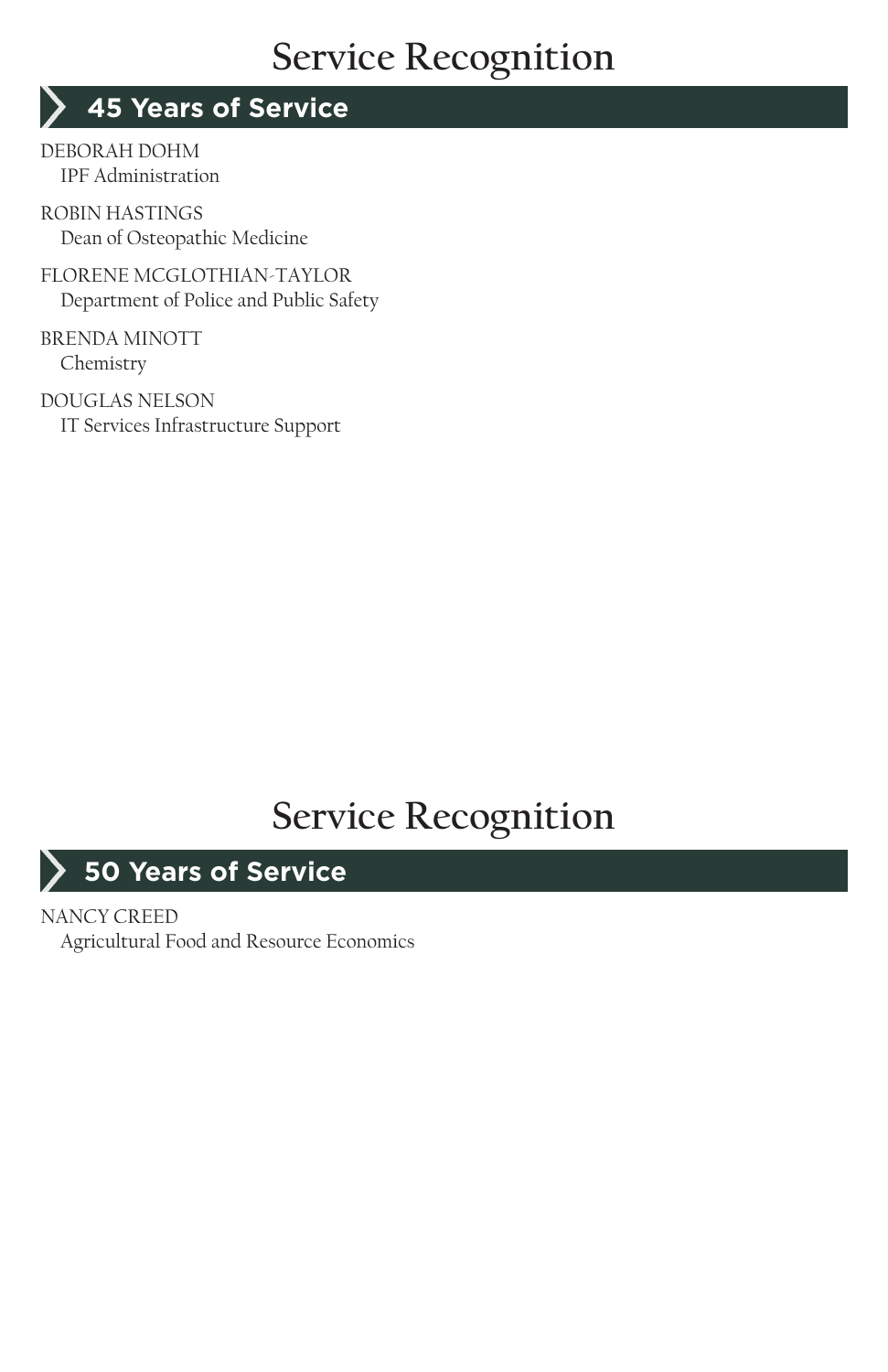# **Retirement Recognition Roll**

#### **Retirements**

NANCY ASHLEY Journalism

KATHLEEEN ASSIFF Dean of Human Medicine

DOUGLAS AVES IPF Campus Services

DANIEL BACIGAL IT Services Infrastructure Support

KAY BAKER Case Wonders Halls

DIANA BARIBEAU Performing Arts Facilities and Programs

JUDITH BELANGER Radiology

JILL BELL MSU Student Health Center

KARLA BELLINGAR Dean of Human Medicine

KATHRYN BENINGTON Dean of Veterinary Medicine

JANICE BENJAMIN Counseling, Educational Psychology and Special Education

RICHARD BORTEL Case Wonders Halls

JEFFREY BOSMA Research and Innovation

DIANE BRACKSTONE Akers/Hubbard Hall

KATHLEEN BRAUNLICH MSU Student Health Center

ANNE BROOKS MSU Extension

PEGGY BRYAN Radiology

JADEEN BRYDE Dean of Human Medicine

DAVID CARRIER Intercollegiate Athletics NANCY CARTER Investment Office

EARL CHAPMAN Shaw Hall

MARY CHAPMAN Residence Education and Housing Services Administration

MARIANNE CHAPS Clinical and Translational Sciences

DEBRA CHESTER Medicine

AURORA CHRISTOFFERSON ASC Provost for Undergraduate Education

RENEE CLIFTON MSU Student Health Center

ERLINDA COLON Plant Soil and Microbial Sciences

PEGGY CRUM University Physician

ROBERT CUPP IT Services Infrastructure Support

COLLEEN CURRAN ASC Provost for Academic Services

ROSE CURTIS Radiology

DIANA D'ANGELO IT Services Analytics and Data Solutions

SANDY DARROW IT Services Application Services

CHRISTINA DEFOUW Center for Study of Curriculum Policy

BARBARA DELONG Biosystems and Agricultural Engineering

DEBRA DENOVICH Advancement Administration

GLENN DEYOUNG Finance and Analytics

DIANNE DOMBROWSKI Radiology – Osteopathic Medicine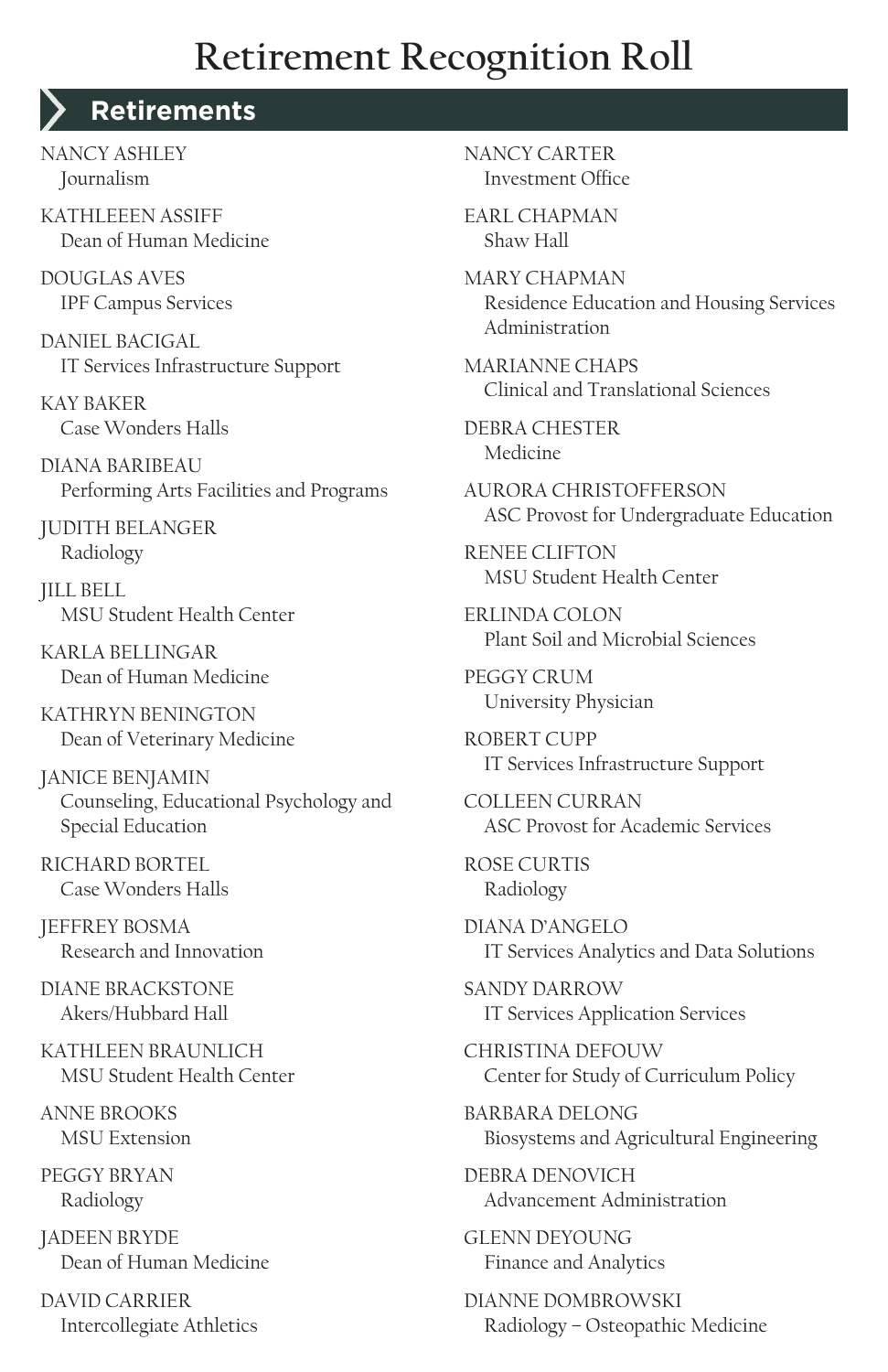ELIZABETH DONALDSON Museum

GERALD DONALDSON Land Management

SUSAN DYSINGER Vice President for Auxiliary Enterprises

ANITA EBERHARD IPF Building Services

JULIE ECKINGER College of Agriculture and Natural Resources

PATRICIA ENGI EHART Office of Research and Innovation

JOANN ESTELL Human Resources

HELEN FARR College of Social Science

ERNEST FIFE IPF Power and Water

MARGARET FISCHER Criminal Justice

DEBOR AH ELEGEL IT Services Application Services

ADELL FLOURRY JR. IT Services Client Services

CAROL FOSBURG Agricultural Technology Institute

WILLIAM FRITZ Veterinary Diagnostic Laboratory

KIM GARRISON Kellogg Center

MICHAEL GARROD Veterinary Diagnostic Laboratory

MARK GEAHAN IPF Building Services

DUANE GLIWA Libraries

JAMES GREEN Environmental Health and Safety

YVETTE GREEN IPF Campus Services CHRISTINE GRIGGS Radiology – Osteopathic Medicine

JOHN GROVE Radiology

MANUEL GUTIERREZ Residence Education and Housing Services Administration

MICHAEL HANSON IPF Campus Services

MARY HARPER Brody Complex

DENISE HARRISON Pathobiology Diagnostic Investigate – CVM

LINDA HARTWIG Vice President for Student Affairs and Services

CINDY HAWKINS IPF Campus Services

TAMARA HAZEL IPF Campus Services

MARCENE HEBERER Environmental Science and Policy Program

JOEL HEBERLEIN Kellogg Center

RONALD HENSLEY IPF Power and Water

CARLA HILLS ASC Provost for University Outreach and Engagement

JOSEPH HILLSTROM Shaw Hall

TRACEY HOLLAND IT Services Analytics and Data Solutions

CHARLES HORNBURG Residence Education and Housing Services Administration

AIMEE HOUGHTON IT Services Client Services

GERARD HOXSEY Research and Innovation

SHIRI HURD Residence Education and Housing Services Administration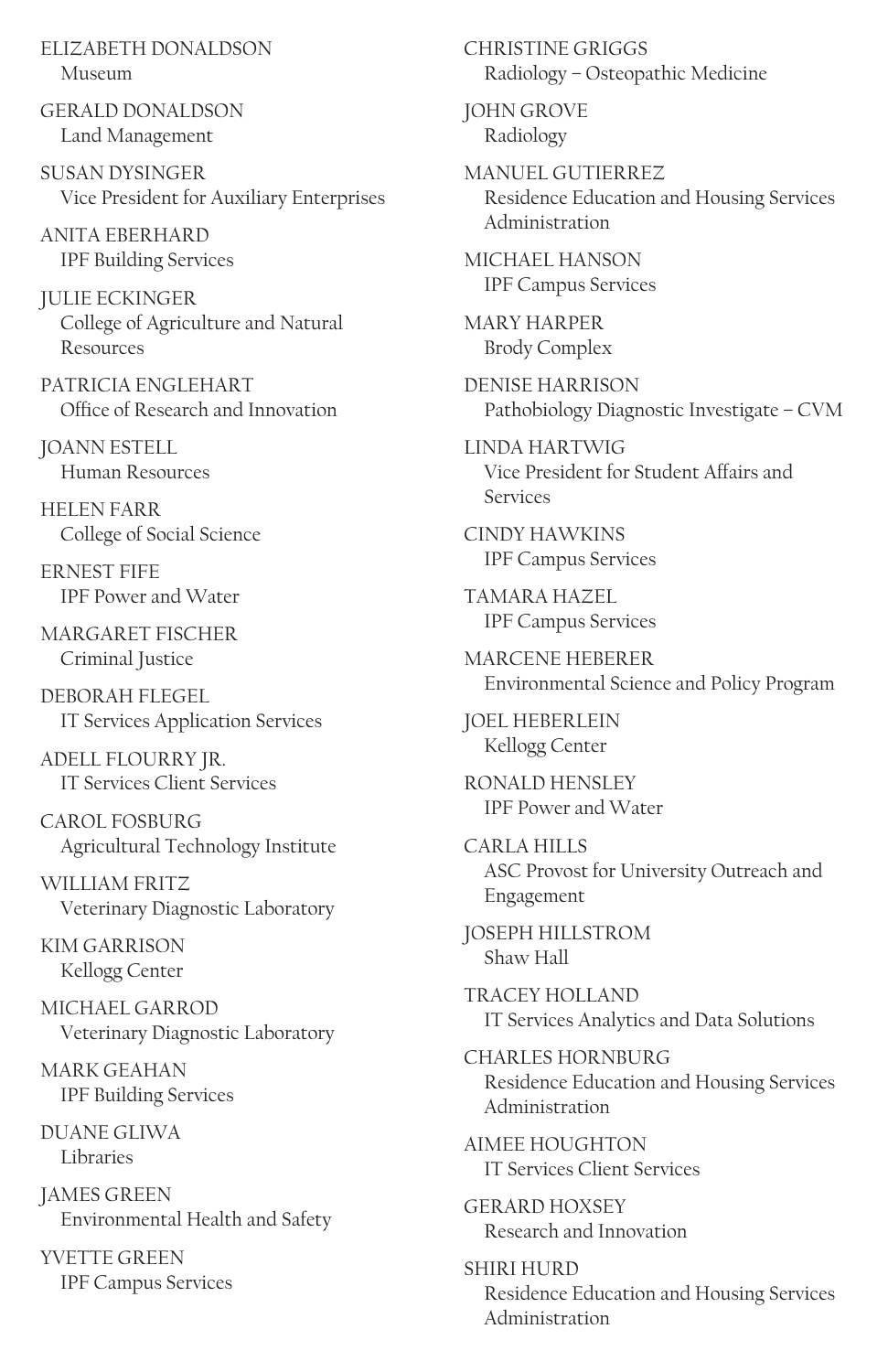KATHLEEN IMRE Biochemistry and Molecular Biology – CNS

CYNTHIA JACOBI Extension Health and Nutrition

IMTIAZALI JAFFER Residence Education and Housing Services Administration

DIANE JAKOVAC Case Wonders Halls

JOSEPH JEHL JR. Veterinary Teaching Hospital

JEANNE KALIN Dean of Social Science

EDWARD KARAZIM IPF Building Services

DIANNE KARSTEN Chemistry

FLOYD KIENITZ Land Management

MARY KIMBALL Financial Aid

WILLIAM KOST Culinary Services

KURT KRANZ Facility for Rare Isotope Beams

SANDRA KRUM MSU Health Team

SANDRA KUCHTA Office of Admissions

JOSEPH KUHLMAN IT Services Application Services

JOSEPH KULIKOWSKI Mail Services

SUZANNE KULL MASON Veterinary Diagnostic Laboratory

OLGA LAMI-SCHIMIZZI Dean of Eli Broad College of Business

DEBRA LAWS Extension Children and Youth

RICARDO LEDESMA Kellogg Center

MARGARET LEE College of Osteopathic Medicine

JENNIFER LEEDY Osteopathic Medical Specialties Communications

SANDRA LITCHFIELD Plant Soil and Microbial Sciences

LUANN LONGSTRETH Veterinary Teaching Hospital

MARGARET LYNCH Economics

RITA I YON Central Bakery

JAMIE LYON The School of Hospitality Business

ROBERT LYON JR IPF Campus Services

DALE LYTH Veterinary Diagnostic Laboratory

RAFAEL MARINEZ Institute for Global Health

LAUREN MARINEZ Vice President for Auxiliary Enterprises

ELVIRA MARTINEZ-JONES College of Human Medicine

DANIELLE MARTIN-STONEY Central Bakery

BYRON MASSO IPF Campus Services

SHERYL MATSUDO Registrar

DIANE MATTICK ASC Vice President for University Development

MATTHEW MCKUNE Culinary Services

WALLACE MCMILLAN IPF Building Services

MICHAEL MCPHERSON IPF Building Services

SHEILA MEAD Extension Health and Nutrition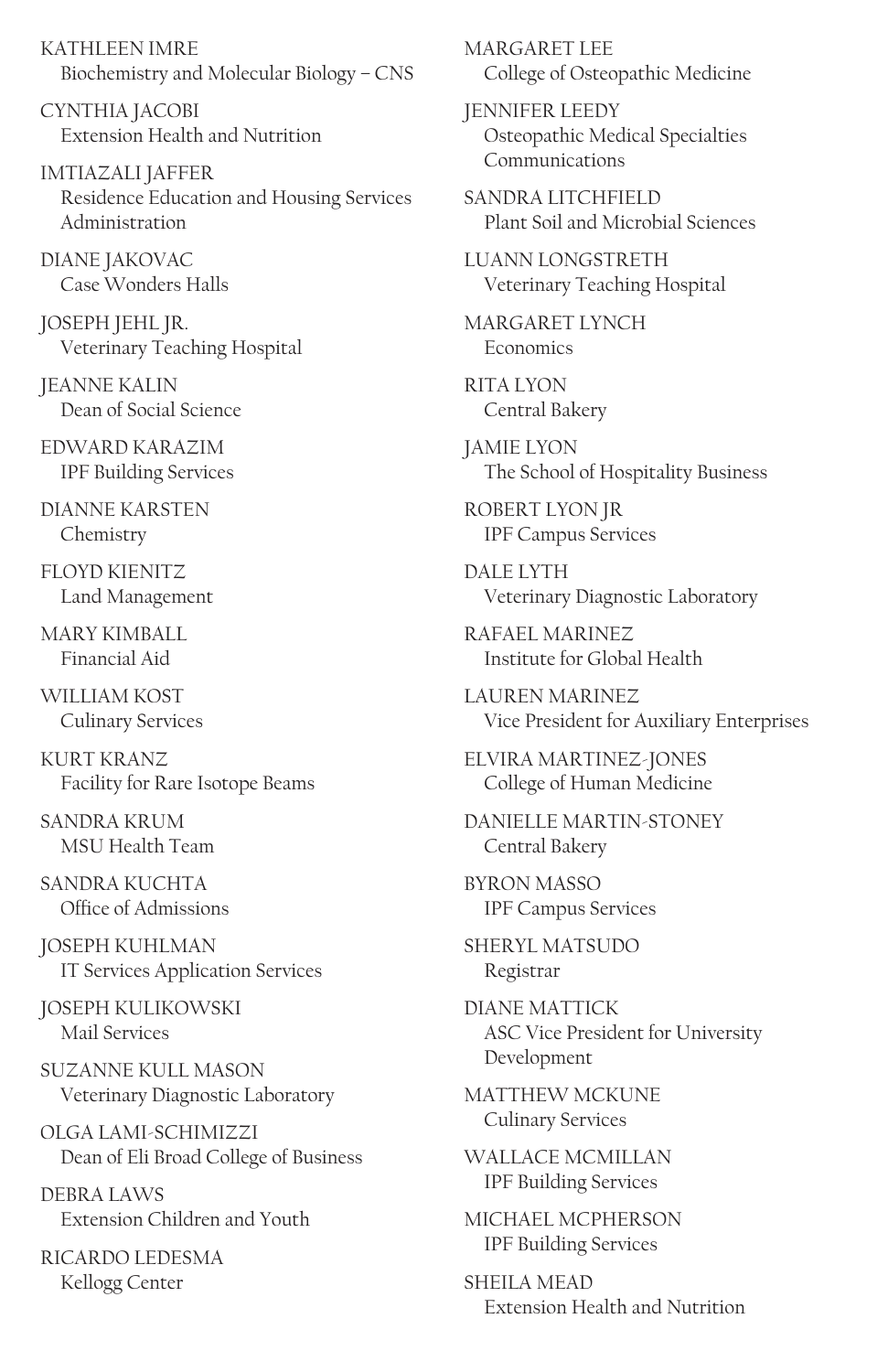STEPHANIE MECK Extension Health and Nutrition

CAROL MEJORADO Human Resources and Labor Relations

JUNE MESSNER IPF Campus Services

DOUGLAS MOFFAT University Advancement

JIM MUNS Physics – Astronomy

NANCY NAGELE MSU Student Health Center

KELLY NURENBERG Veterinary Teaching Hospital

SHERYL OBRIEN Dean of Human Medicine

KATHI FFN OHARF Veterinary Diagnostic Laboratory

BRIDGET PAFF ASC Vice President for University Development

KARYN PEARL Controller

KAREN PETERSON MSU Alumni Office

DANI PETERSON IT Services Office of the CIO

DARA PHILIPSEN Advancement Administration

ELAINE PLATTE Shaw Hall

SCOTT POHL Broadcasting Services

DEBRA PORTER Dean of Osteopathic Medicine

ROSEMARY PORTER Advancement Administration

CHARI FEN POULSEN Human Resources

SIAVOSH RAVANBAKHSH College of Engineering

JULIE REAUME MSU Press – Vice President Research

DIANE REED Residence Education and Housing Services Administration

ELIZABETH RHODES Kellogg Center

DONALD RITZ Holland Initiative

MARY ROBINSON Pediatrics and Human Development

HELEN RODRIGUEZ Residence Education and Housing Services Administration

CHERYL ROE Land Management

JOHN ROGUS IT Services Application Services

KAREN ROMIG Freedom of Information Act Office

THOMAS ROY Residence Education and Housing Services Administration

SHARON RUGGLES Geography Environment Spatial Sciences

CAROL RUSSELL Campus Animal Resources

NANCY RUSSELL Psychology – CSS

KAREN RUTHERFORD IT Services

THERESA RYAN Intercollegiate Athletics

BRENDA SAMSON Advancement Marketing and Communications

PAMELA SAPILA Procurement

DIANE SCHARNOWSKE College of Human Medicine

JEFFERY SCHEFFLER Residence Education and Housing Services Administration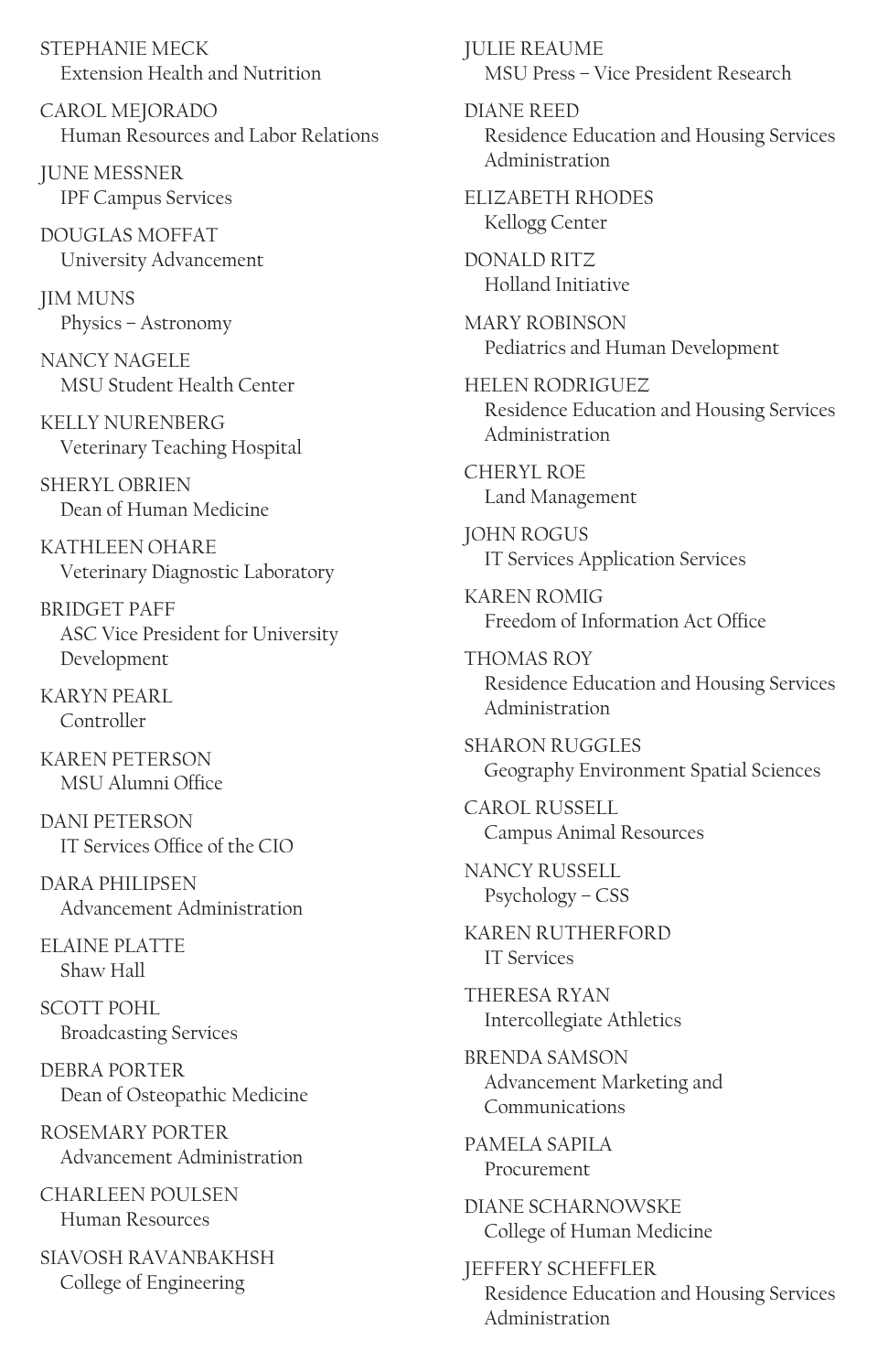ANN SCHNEIDER Executive Development Programs

NEIL SCHULTHEISS Eli Broad College of Business

MARY SCHWALM IPF Power and Water

MARY SEEGER Controller

PATRICIA SEEHASE Osteopathic Surgical Specialties

ELVIRA SHAW Dean of Osteopathic Medicine

BRADLEY SHAW MSU Innovation Center

JACQUELYN SHOPPELL College of Engineering

CELESTE SHOULDERS Finance

PAMELA SIEB MSU Health Team

MARCIA SIME Center for Integrative Studies – CSS

NANCY SMITH Residence Education and Housing Services Administration

JONI SMITH Counseling, Educational Psychology and Special Education

DOROTHY SOLIZ IT Services Client Services

EARLINE SOLOMON IPF Planning Design and Construction

DIANE SOMERVILLE IPF Planning Design and Construction

CHARLES SPAGNUOLO JR IT Services Client Services

SCOTT SPARKIA Kellogg Center

MARY SPLITT Russell Palmer Career Management Center

LUCINDA STAHL IPF Campus Services GERHARD STEINER Kellogg Center

CYNTHIA SWEELEY Sponsored Programs Administration – CGA Postaward

PATRICIA TALBOT College of Social Science

DARRYL TAYLOR IPF Campus Services

SANDRA TEAGUE UPL Finance and Analytics

PAULA TERZIAN Human Resources

JAMES THEIS IPF Building S ervices

NANCY TOBEN MSUE Natural Features Inventory

LOUIS TOMO Intercollegiate Athletics

JACK TURNER IPF Building Services

OTTY TURRENTINE IT Services Client Services

CATHY TYLER Research and Innovation

JAMES VINCENT Facility for Rare Isotope Beams

THOMAS WELBURN Residence Education and Housing Services Administration

JANET WENDLAND Extension Children and Youth

RODNEY WESTHUIS Holland Initiative

BONNIE WHEELER Counseling and Psychiatric Services

CATHERINE WHITMAN Horticulture – ANR

THOMAS WICKENS Kellogg Center

BARBARA WILBER IPF Administration